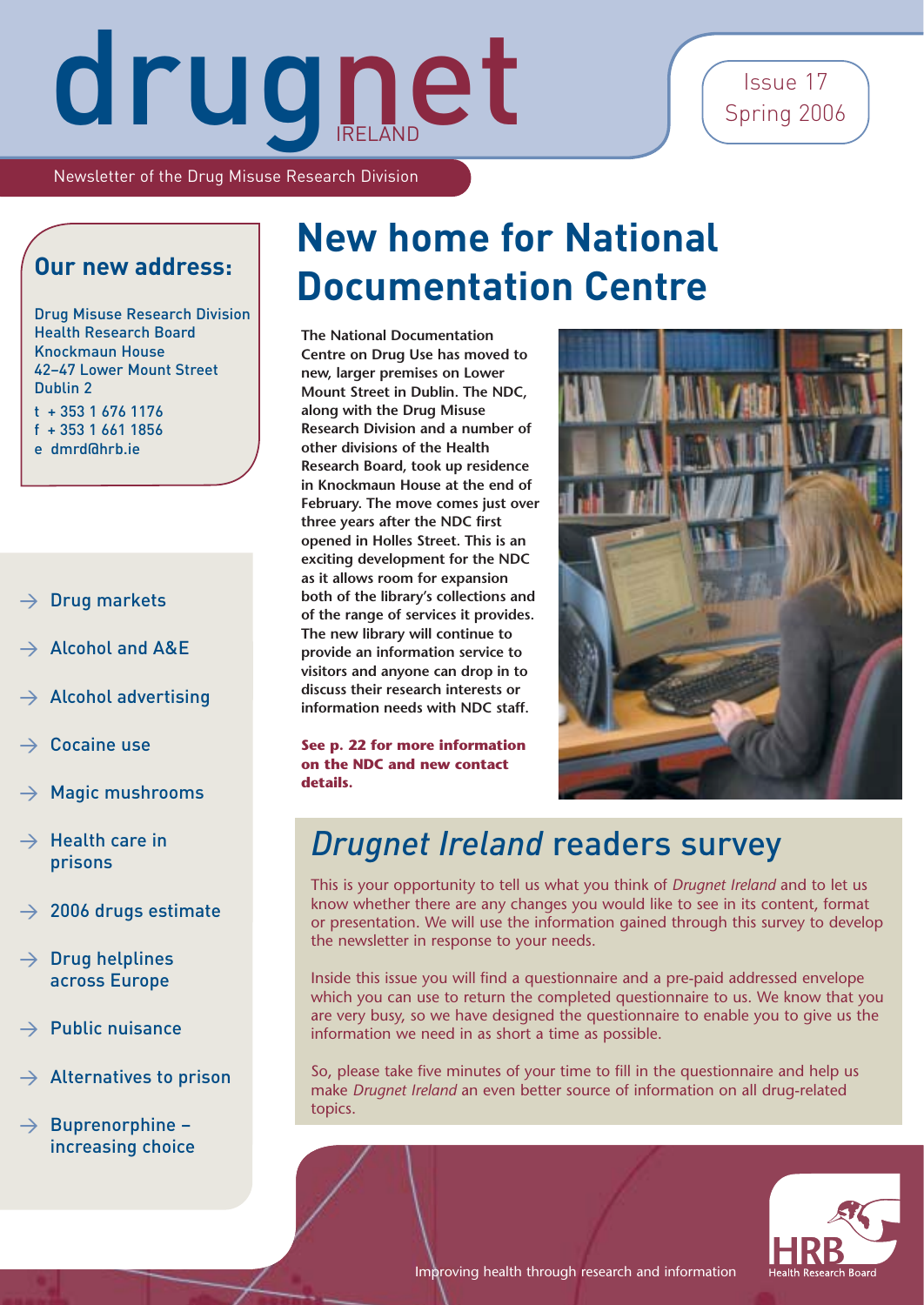1 New home for National Documentation Centre

*Drugnet Ireland* readers survey 2

The illicit drug market in Ireland 4

Alcohol and injuries in the accident and emergency department – a national perspective

6 Self-regulation of alcohol advertising is on probation

7 New information on cocaine use in Ireland

 $\mathbf{o}$ Government bans sale of 'magic' mushrooms

 $10$ 

Seventh annual Service of Commemoration and Hope

NACD research seminars

11 Developments in health care in Irish prisons in 2004

12 Trends in alcohol and drug disorders in psychiatric hospitals

13 2006 drugs estimate refuels debate on governance issues

15 Drug helplines across Europe help to identify emerging drug trends

Hepatitis C surveillance in 2004

#### 16

British–Irish Council: Misuse of Drugs Sectoral Group decides 2006 programme

*Hyper* – a voice for young people affected by drugs

17 Responding to drug-related public nuisance

18 Treatment-based alternatives to imprisonment

19 Buprenorphine – increasing choice for patients and doctors

21 The EDDRA column

22 The National Documentation Centre on Drug Use  $23$ 

In brief

24

From *Drugnet Europe*

Recent publications

27 Upcoming events

### contents The illicit drug market in Ireland



The second publication in the Drug Misuse Research Division's Overview series was published in December 2005. The purpose of this Overview, *The illicit drug market in Ireland,1* was to compile and analyse existing data and available research on the drug market, to

identify gaps in knowledge and to inform future research needs in this important area of drug policy.

The illicit drug market can be understood as incorporating three inter-related levels or dimensions. The global or 'international market' incorporates drug production and international trafficking; the 'middle market' involves the importation and distribution of drugs at a national level; and the 'local market' involves distribution at a retail level.

Understanding the scale, nature and dynamics of the drug market is a critical requirement for effective policy-making and action. It is important to understand the global interconnectedness of the drug market as this has implications for international relations. Also, by mapping out 'middle market' levels, research studies have investigated how drugs are moved from importation to street level, by whom and for what profit. In doing so, such studies have identified more efficient ways in which drug supply can be disrupted. With regard to the 'local market', lowlevel distribution networks are the principal means by which drugs become available in a neighbourhood. The ease of access to drugs is regarded as an important determinant of experimental drug use among adolescents. Local drug markets can also instil fear and insecurity in local communities. Consequently, there is a need to identify and disrupt local drug sources and supply routes. Knowledge of these networks, their dynamics and their impact is an important prerequisite for effective interventions, such as local policing, harm reduction or housing initiatives.

Information and research on the illicit drugs market in Ireland is extremely limited. In the case of the importation and internal distribution of drugs in Ireland, information is gathered by law enforcement agencies such as Customs Drug Law Enforcement and the Garda National Drugs Unit (GNDU). When drugs are seized, Irish law enforcement personnel seek to determine the destination of the drugs by considering a number of factors associated with the particular seizure: the size of the seizure, the geographical location of the

seizure, whether, for example, weather conditions inadvertently caused a diversion into Irish waters of a particular shipment, and the circumstances of the individuals apprehended along with the drugs. Another possible indicator of national distribution patterns is drug-related prosecutions by drug type and by Garda division, which are reported in the annual reports of An Garda Síochána.

A number of localised studies have provided further information on aspects of retail drug markets and their impact on specific locations. Such studies illustrate that the drug phenomenon impacts disproportionately on the quality of life of certain communities in Ireland, with drug-related crime, nuisance and fear associated with such markets of particular concern. Typically, such communities already experience a range of other social and economic problems such as poverty, high levels of unemployment, educational disadvantage and political marginalisation. Streetlevel drug markets in such areas can add to the sense of alienation often experienced by residents and this in turn can operate as a disincentive to engaging in community-based and inter-agency policy responses.

Drug price data enable us to estimate the value of the illicit drug market. Knowledge of the value of the illicit drugs market can provide an indication as to its relative importance vis-à-vis local economies. Price estimates obtained from the GNDU and from a drug users' support organisation, the Union for Improved Services, Communication and Education, were used to ascertain drug prices for the year 2003 as shown in the Overview. As the Irish illicit drugs market is closely connected to that of the UK and Northern Ireland, Irish drug prices were compared with drug prices in these jurisdictions.

Systematic purity-testing of drugs seized at all market levels can provide useful information on market dynamics and profit margins.

The Overview provides information on drug seizures, estimated illicit market value, drug sources and trafficking patterns, drug prosecutions by Garda region and drug availability. Among the key findings were:

- The total number of drug seizures reported in the annual reports of the Garda Síochána decreased by 17.2% between 2000 and 2003. The total number of seizures increased from 5,603 in 2002 to 6,377 in 2003.
- An upward trend in cocaine seizures in recent years is evident. The number of cocaine seizures increased steadily, from 42 seizures in 1995 to 566 in 2003, a growth of more than 1,200%. Since 2000, the quantity of cocaine seized has increased by just less than 500%. A small number of crack cocaine seizures were made in 2003.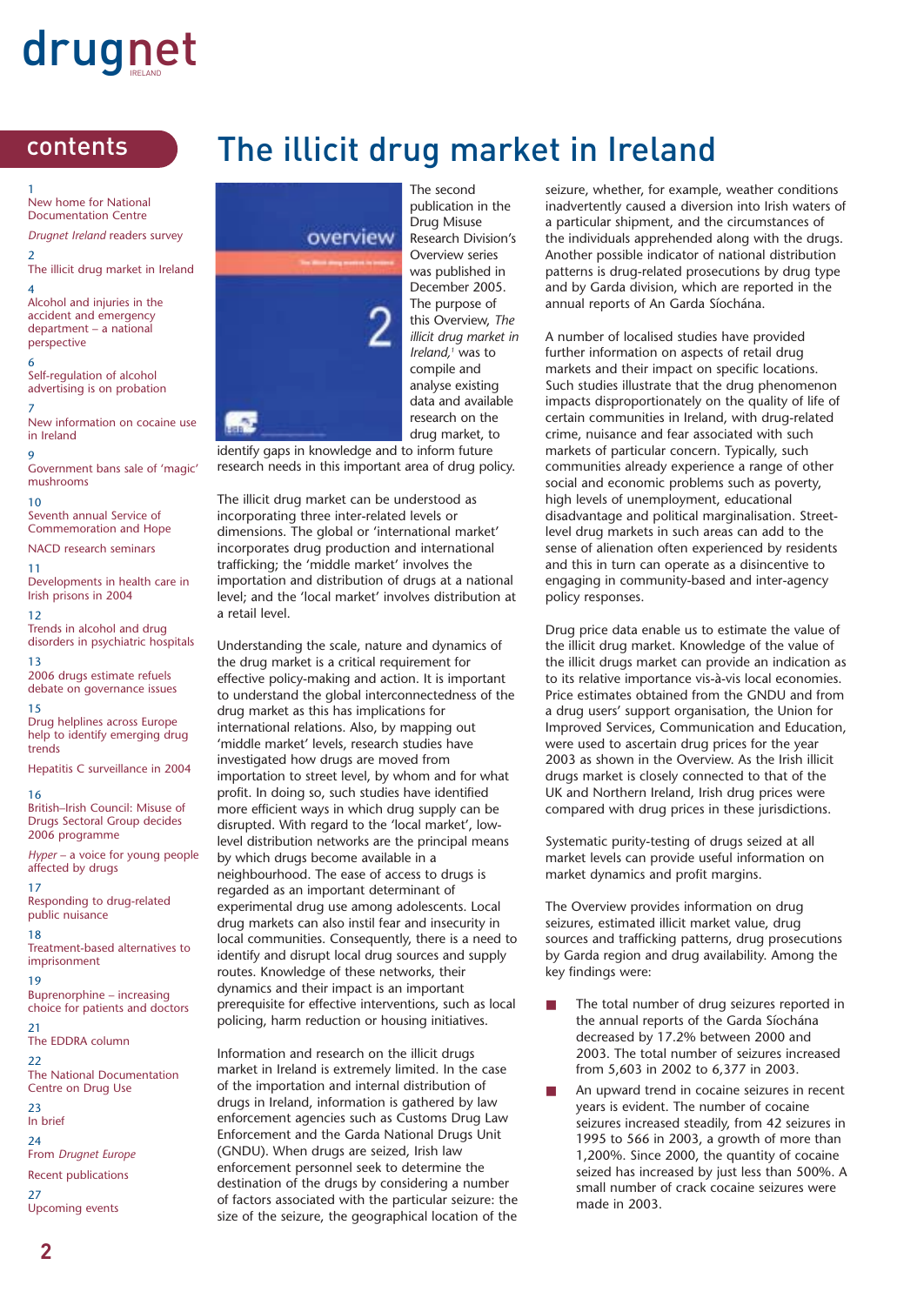### The illicit drug market in Ireland *(continued)*

- With regard to market values, based on a commonly used estimation that the amount of drugs seized in a given year is 10% of the total amount imported, using seizure data provided in the Annual Report of An Garda Síochána 2003 and price estimates supplied by the GNDU for 2003, an approximate estimate of the total retail market value for the following drugs in 2003 was made: cannabis resin €374 million; cannabis herb €4 million; heroin €54 million; cocaine €75 million; amphetamine €10 million; ecstasy €129 million; LSD €3,300.
- The largest proportions of cannabis-related prosecutions take place in the Dublin Metropolitan Region (DMR) and the Southern Region.
- Despite the concentration of population in the DMR, ecstasy-related prosecutions appear to be dispersed quite widely throughout the State.
- Although heroin-related prosecutions have decreased in the DMR since 2001, they have increased in the areas immediately surrounding Dublin. While the trends in the other regions are less consistent, it is clear that, although heroin remains predominantly a Dublin-based phenomenon, it is no longer confined exclusively to the capital.
- Surveys suggest that Ireland ranks quite highly relative to other European countries in terms of perceived drug availability. Ireland ranks first among the 35 countries surveyed in the most recent European School Survey Project on Alcohol and other Drugs with regard to perceived availability of inhalants, crack, cocaine and ecstasy.
- While there is not necessarily any direct connection between source of drug production and perceptions of availability, these findings suggest an exaggerated perception of drug availability among school children in Ireland relative to those in other European countries.
- Localised studies and surveys which have sought to ascertain information about local drug markets, have found that some parts of inner city Dublin are characterised by a high exposure to a drug culture and that the procurement of drugs in such areas is relatively uncomplicated.
- That drug initiation usually occurs within a familiar social context, between friends, relatives and neighbours, rather than through the intervention of a stranger or 'dealer at the school gates', has been a consistent but generally overlooked finding of research in this area.

The Overview identified a number of limitations in existing data sources and provided recommendations for further research. The recommendations included the following:

- Research is required to identify the operational characteristics and dynamics of different stages of the drugs market, involving, in particular, the middle and local market stages. Research should also distinguish between markets in different substances.
- Regular surveys on the impact of local drug markets on local communities should be conducted. Such research would assist in evaluating the effectiveness of intervention strategies such as local policing initiatives.
- Research on Irish drug markets could be facilitated through a more systematic collation of drug seizure, price and purity information.
- An analysis of seizure data might usefully consider, separately, seizures by the various agencies such as the Garda Síochána and Customs and Excise. Seizures by these different agencies would normally happen at different stages of the market.
- Seizure data should also be presented in a way whereby small and large seizures can be defined and also whereby seizures can be categorised by drug type.
- The use of price as an indicator of drug availability requires repeated accurate and upto-date data.
- Drug purity data is not collated in a systematic way at different market levels in Ireland. Research should be conducted in the Forensic Science Laboratory to ascertain purity levels of different drugs and for different-sized seizures, i.e. both street-level and larger seizures.
- Research should be conducted in order to estimate the total value of the wholesale and retail illicit drug markets. The compilation on an annual basis of data on drug production estimates, drug seizures, drug prices (wholesale and retail), drug purity (wholesale and retail) and drug prevalence and estimated per capita drug consumption would facilitate such a study. *(Johnny Connolly)*
- 1. Connolly J (2005) *The illicit drug market in Ireland.* Overview 2. Dublin: Health Research Board. Copies of this publication can be obtained from the National Documentation Centre on Drug Use.

Local drug markets can also instil fear and insecurity in local communities. Consequently, there is a need to identify and disrupt local drug sources and supply routes.

Regular surveys on the impact of local drug markets on local communities should be conducted. Such research would assist in evaluating the effectiveness of intervention strategies such as local policing initiatives.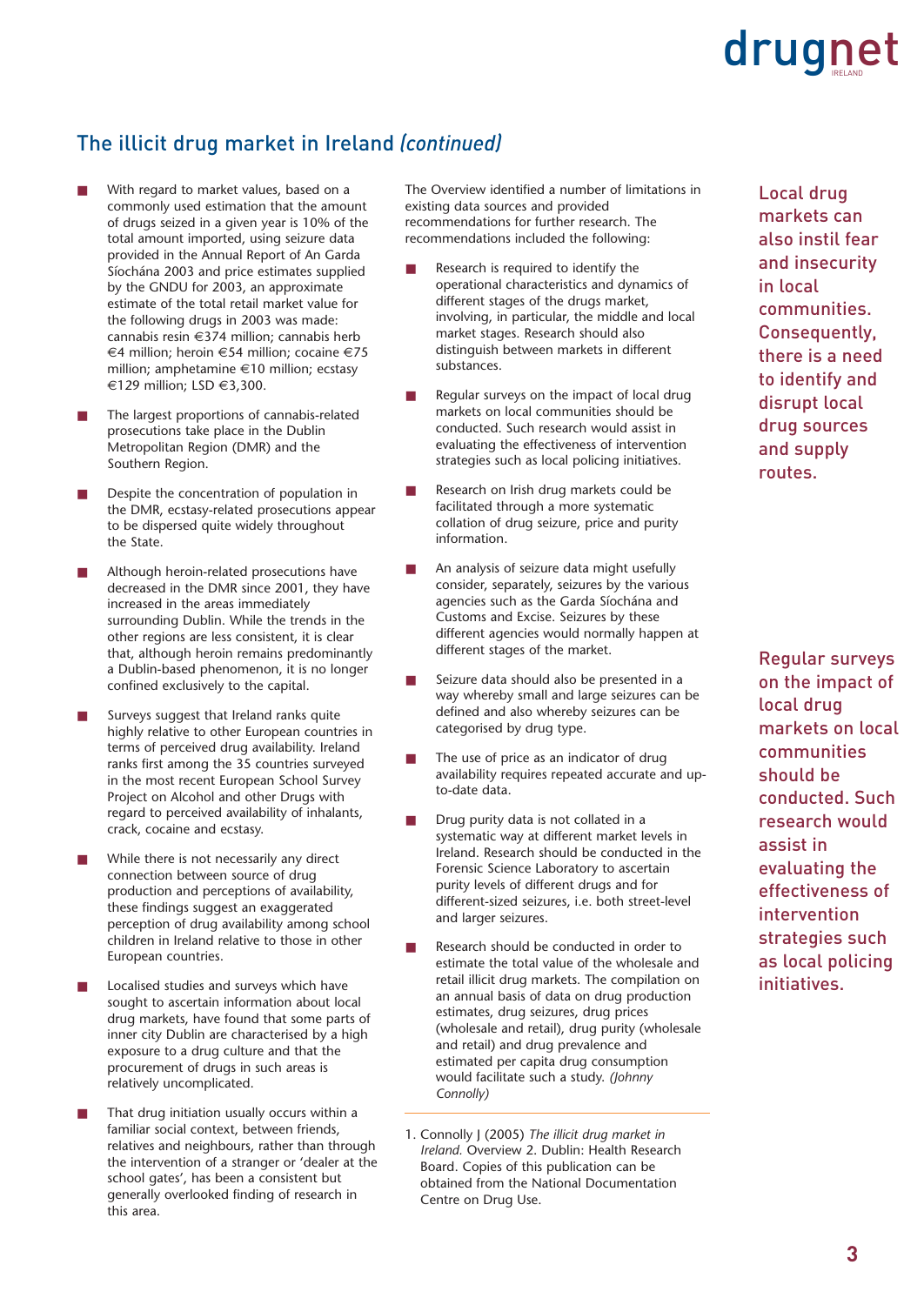Higher proportions of participants who had an alcoholrelated injury were seen between Friday and Monday and between midnight and 6 am, while the converse was observed for those with nonalcohol-related injury.

### Alcohol and injuries in the accident and emergency department – a national perspective

Hope and colleagues $^1$  examined the association between injury and alcohol among persons attending accident and emergency (A&E) departments using the protocol developed by the World Health Organization for its collaborative research on alcohol and injury. The study was conducted in six major acute hospitals across Ireland. Between April 2003 and May 2004 and between the hours of 10 am and 6 am, 2,500 patients aged 18 years or over who presented to A&E within six hours of an injury were invited to participate in the study; 2,093 (84%) agreed to participate. The participants completed a questionnaire covering the type and cause of injury; alcohol consumption in the six hours prior to injury; usual frequency and consumption of alcohol, including the number of highconsumption periods, in the previous 12 months; and indicators of alcohol dependency and alcoholrelated problems. The patients who reported drinking alcohol prior to injury were breathalysed to estimate their blood alcohol concentration. Data were analysed to increase understanding of risk factors and to identify possible screening procedures for problem alcohol use.

Of the 2,085 patients who participated, 478 (23%) had an alcohol-related injury and 1,607 (77%) had a non-alcohol-related injury. Higher proportions of participants who had an alcohol-related injury were male or unemployed when compared to the corresponding proportions who had a non-alcoholrelated injury (Table 1). Higher proportions of participants who had an alcohol-related injury were seen between Friday and Monday and between midnight and 6 am, while the converse was observed for those with non-alcohol-related injury. Over half the participants with an alcohol-related injury arrived at the A&E department within one hour, compared to 23% of those with a nonalcohol-related injury. Blunt force injury was more common among participants with an alcoholrelated injury than among those with a nonalcohol-related injury, 14% compared to 9%. Both intentional self-inflicted injury and intentional injury by someone else were more common among participants with an alcohol-related injury than among those with a non-alcohol-related injury. Participants with alcohol-related injury were more commonly injured in a public place (pub or street).

|                                      |                                                   | Non-alcohol-related injury       | Alcohol-related injury          |
|--------------------------------------|---------------------------------------------------|----------------------------------|---------------------------------|
| Number of cases                      |                                                   | 1607                             | 478                             |
| Gender                               | Male<br>Female                                    | 62.2%<br>37.8%                   | 73.8%<br>26.2%                  |
| Age group (in years)                 | $18 - 29$<br>$30 - 49$<br>$50 - 64$<br>65 or over | 44.5%<br>29.0%<br>12.6%<br>13.9% | 47.6%<br>30.8%<br>14.5%<br>7.1% |
| Employed                             | Yes<br><b>No</b>                                  | 55.6%<br>44.1%                   | 46.0%<br>52.5%                  |
| Formal education (average, in years) |                                                   | 13.6                             | 12.5                            |
| Monthly income (average, in Euro)    |                                                   | 1,707                            | 1,533                           |

### **Table 1 Characteristics of patients who participated in the study, by type of injury**

Of the 478 participants who had an alcohol-related injury, 32% had consumed 5 to 11 drinks and 61% had consumed 12 or more drinks in the six hours prior to the injury. Higher proportions of participants aged 18 to 29 years or male engaged in harmful drinking, when compared to their older or female counterparts. Over two-thirds attributed their injury to alcohol. Just over 70% of participants had a blood alcohol level greater than 79 mg per 100 ml (above the legal limit for driving) and 48% had a blood alcohol level greater than 100 mg per 100 ml. At clinical assessment, 77% were classified as moderately or severely intoxicated.

The typical drinking habits among patients with alcohol-related injuries, in comparison to those with non-alcohol-related injuries, indicated that higher proportions drank alcohol daily, drank at least weekly, drank higher quantities per occasion, and engaged in hazardous or harmful drinking at least weekly. All of these practices were higher among both male and female patients with alcohol-related injuries than among those with non-alcohol-related injuries.

Two screening tools were used to identify problem alcohol use and the results indicated that higher proportions of those with an alcohol-related injury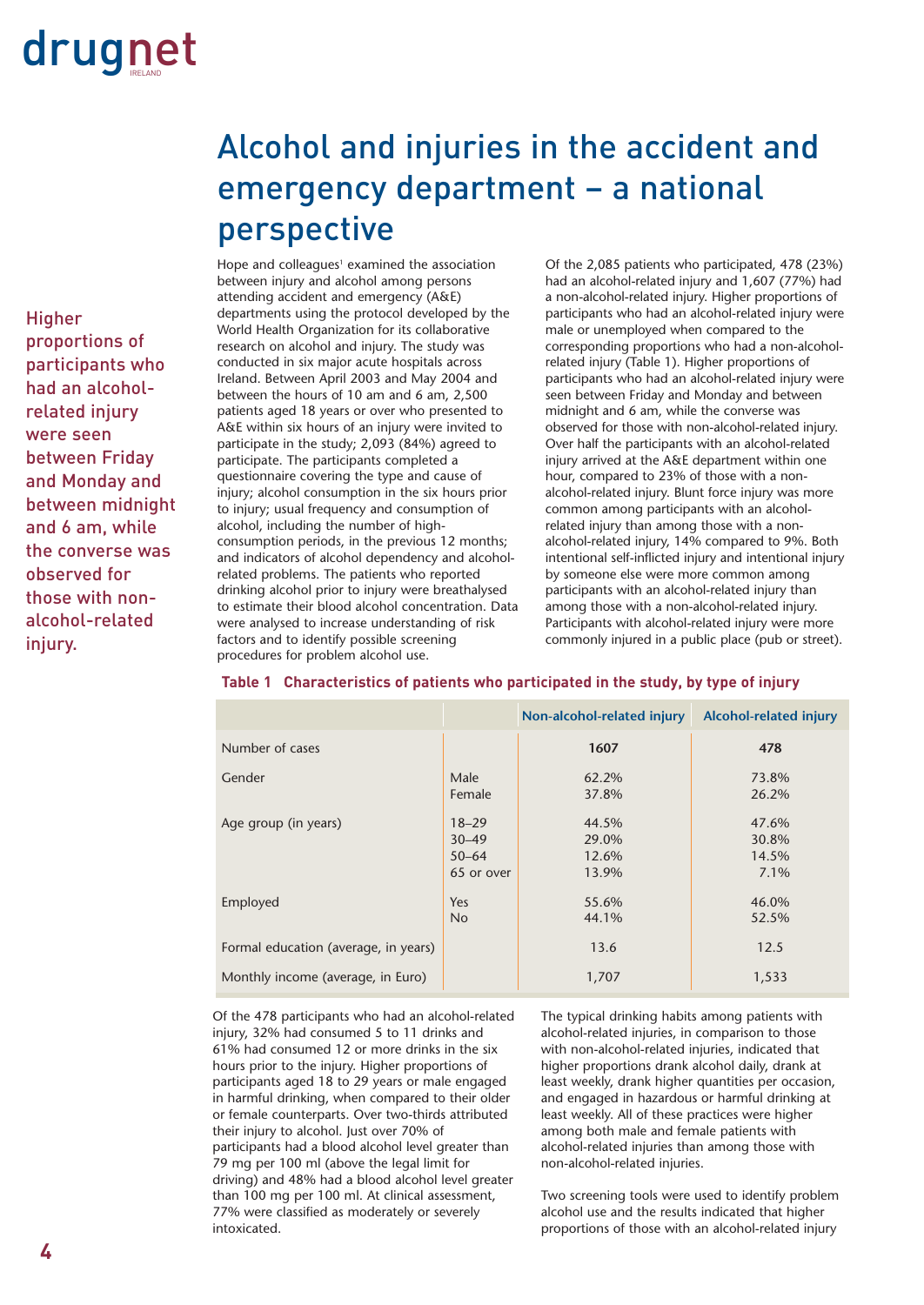### Alcohol and injuries in the accident and emergency department – a national perspective *(continued)*

| Took a drink in<br>the morning                       | 2%<br>19%                                               |                                            |                                                     |                                               |                                   |
|------------------------------------------------------|---------------------------------------------------------|--------------------------------------------|-----------------------------------------------------|-----------------------------------------------|-----------------------------------|
| Failed to do what was<br>normally expected           | 3%<br>23%                                               |                                            |                                                     |                                               |                                   |
| Were informed of things<br>they did not remember     | 2%<br>26%                                               |                                            |                                                     |                                               |                                   |
| Felt quilt or remorse<br>after drinking              | 3%<br>29%                                               |                                            |                                                     |                                               |                                   |
| Two or more of the four<br>parameters outlined above | 2%<br>29%                                               |                                            |                                                     |                                               |                                   |
|                                                      | 5<br>$\mathbf{0}$                                       | 10                                         | 15                                                  | 25<br>20                                      | 30                                |
|                                                      | Two or more of<br>the four parameters<br>outlined above | Felt quilt or<br>remorse<br>after drinking | Were informed of<br>things they did not<br>remember | Failed to do<br>what was<br>normally expected | Took a<br>drink in the<br>morning |
| Non-alcohol-related injury                           | 2%                                                      | 3%                                         | 2%                                                  | 3%                                            | 2%                                |
| Alcohol-related injury                               | 29%                                                     | 29%                                        | 26%                                                 | 23%                                           | 19%                               |

### **Figure 1 Indicators of problem alcohol use using the four-item Rapid Alcohol Problems Screen, by type of injury**

had a positive score (indicating problem alcohol use) compared to the proportions with a nonalcohol-related injury (Figure 1). In addition, 13% of patients with alcohol-related injuries 'needed to drink more to get the same effect' compared to 2% of those with non-alcohol-related injuries.

A logistic regression model was constructed in order to identify the independent influence of each factor on whether you had an alcohol-related injury. After controlling for the influence of other factors, those who were most likely to attend an accident and emergency with an alcohol-related injury were those who:

- presented at A&E between midnight and 6 am
- presented at A&E at the weekend
- presented at an inner city hospital
- reported hazardous drinking at least monthly
- responded positively to more than one of the problem-alcohol indicators
- were injured on the street or road
- reported a lower socio-economic status.

According to the authors, the results of the discriminate function analysis indicated that patients who consume any alcohol and who screen positive for two or more of the four questions listed below should be provided with a brief

intervention to motivate them to address their problematic alcohol use. The possible categorisation of responses and scoring technique for responses are not provided in the report.

- 1. In the past 12 months, how often did you drink between 5 and 11 drinks on one occasion?
- 2. In the past 12 months, have you had feelings of guilt or remorse after drinking?
- 3. In the past 12 months, has a family member or friend told you about things you said or did while you were drinking that you could not remember?
- 4. In the past 12 months, how often did you drink 12 or more drinks on one occasion?

The authors recommend that screening for, and brief interventions to address, problematic alcohol use be introduced in A&E departments throughout Ireland. *(Jean Long)*

1. Hope A, Gill A, Costello G, Sheehan J, Brazil E and Reid V (2005) *Alcohol and injuries in the accident and emergency department – a national perspective.* Dublin: Department of Health and Children.

Of the 478 participants who had an alcoholrelated injury, 32% had consumed 5 to 11 drinks and 61% had consumed 12 or more drinks in the six hours prior to the injury.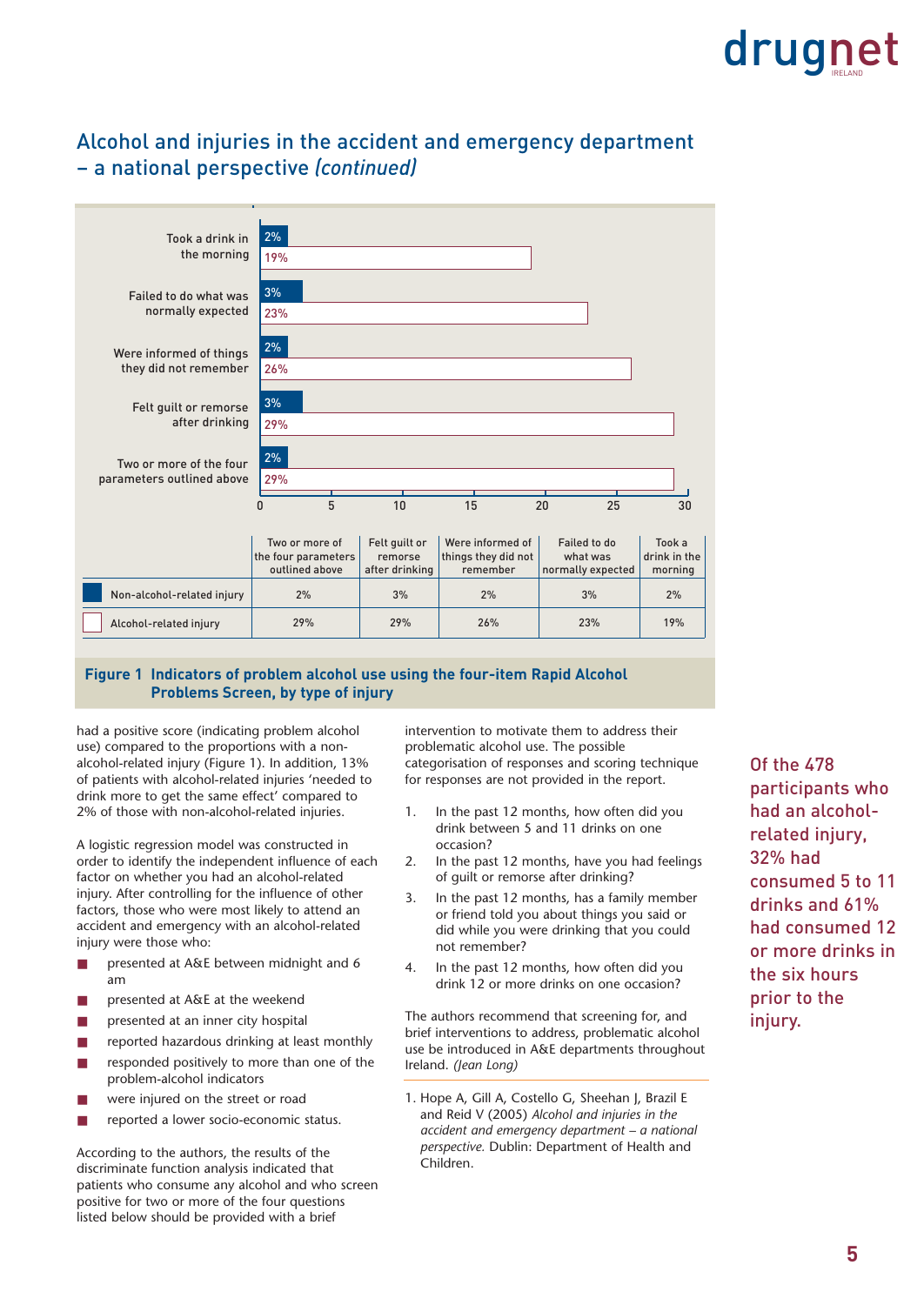### Self-regulation of alcohol advertising is on probation

On 15 December 2005 the Tánaiste and Minister for Health and Children, Mary Harney TD, launched the Alcohol Marketing Communications Monitoring Body. It will oversee the implementation of and adherence to voluntary codes of practice intended to limit the exposure of young people (aged under 18 years) to alcoholic drink advertising via cinema, TV, radio or outdoor/ambient media.

The voluntary codes were drawn up by the Drinks Industry Group of Ireland, the Association of Advertisers in Ireland and representatives of the media in response to concerns raised by the Department of Health and Children. The codes cover both the content and the placement of alcohol advertisements. The Monitoring Body will comprise representatives of the Health Promotion Unit of the Department of Health and Children, the Broadcasting Commission of Ireland, the Drinks Industry Group of Ireland and the Advertising Standards Authority. Peter Cassells, Chair of the National Centre for Partnership and Performance, will be the independent chair.

The Tánaiste stated that she will be receiving an annual report from the Monitoring Body, which will document breaches of the codes. If it is apparent that the voluntary control system is not performing credibly or effectively, she will have 'no hesitation' in progressing the Alcohol Products Bill, designed to restrict alcohol advertising and marketing practices by law.<sup>1</sup>

It may be anticipated that the first annual report of the Monitoring Body will be published in early 2007. In reading this report, interest will focus on two questions the effectiveness and sufficiency of the voluntary codes and self-regulation by alcohol advertisers, as opposed to regulation by law; and the balance between the competing interests of government, the public and the alcohol industry on the Monitoring Body and its impact on policy outcomes.

Recent Irish research and inquiries have not reached consensus on how best to control alcohol advertising. There have been recommendations for revisions of the advertising codes and the establishment of effective monitoring,<sup>2</sup> for self-regulation by means of a steering group including the drinks and advertising industries to establish an independent monitoring mechanism to ensure compliance with codes and regulations,<sup>3</sup> for legislative controls,<sup>4</sup> and for an outright ban on alcohol advertising.<sup>5</sup>

It is evident that, at EU level, there is a similar lack of consensus on the most appropriate means of ensuring a reduction in the exposure of young people to alcohol advertising and of ensuring that commercial communications do not encourage excessive or harmful use of alcohol. In a discussion paper on a possible EU alcohol strategy to complement national policies,<sup>6</sup> the European Commission has proposed a series of actions, which indicate a continuing exploration of the options:

- Analyse the experiences of regulatory and selfregulatory mechanisms in the member states.
- Examine how the application of Article 15 of the Television without Frontiers Directive could be more effective, for example in relation to volume, timing, context and placement of advertisements and how to increase the awareness of benefits to consumers.
- Participate in a process of co-regulation, whereby self-regulatory approaches adopted by the beverage alcohol industry are monitored by an independent body.
- Use research findings as the basis of measures to reduce commercial communication to young people.

In a further twist in the debate, the authors of a recent survey of alcohol-related research and public policy<sup>7</sup> found that not only has sophisticated alcohol marketing facilitated the recruitment of new cohorts of young people to the ranks of heavier drinkers but it has also worked against health promotion messages. Pending a resolution of the debate on how effectively to reduce the impact of alcohol advertising on young people, the authors suggest that policy makers should seek to ensure 'a more level playing-field for the reception of health promotion messages by the young'. *(Brigid Pike)*

- 1. For further information on the Alcohol Marketing Communications Monitoring Body and the voluntary codes, visit the website of the Department of Health and Children at www.dohc.ie
- 2. Dring C and Hope A (2001) *The impact of alcohol advertising on teenagers in Ireland.* Dublin: Department of Health and Children.
- 3. Strategic Task Force on Alcohol (2002) *Interim report.* Dublin: Department of Health and Children.
- 4. Strategic Task Force on Alcohol (2004) *Second report.* Dublin: Department of Health and Children. See S Power (2005, 6 October) *Parliamentary Debates Dáil Éireann Official Report: Unrevised.* Vol. 607, col. 122–123 for a justification of the government's decision to ignore the Task Force's recommendation to legislate: 'The Department is satisfied that the code [as opposed to legislative controls] will result in a significant reduction in the exposure of young people to alcohol advertisements, which is the aim of the recommendation of the task force.'
- 5. Joint Committee on Health and Children (2004) *Report on alcohol misuse by young people.* Dublin: Houses of the Oireachtas.
- 6. See 'Discussion paper on the EU strategy on alcohol', prepared by officials in the Health & Consumer Protection Directorate-General of the European Commission, for a meeting of the Working Group on Alcohol and Health on 7–8 March 2005 in Luxembourg.
- 7. Babor T, Caetano R, Casswell S *et al.* (2003) *Alcohol: No ordinary commodity – research and public policy.* Oxford: Oxford University Press.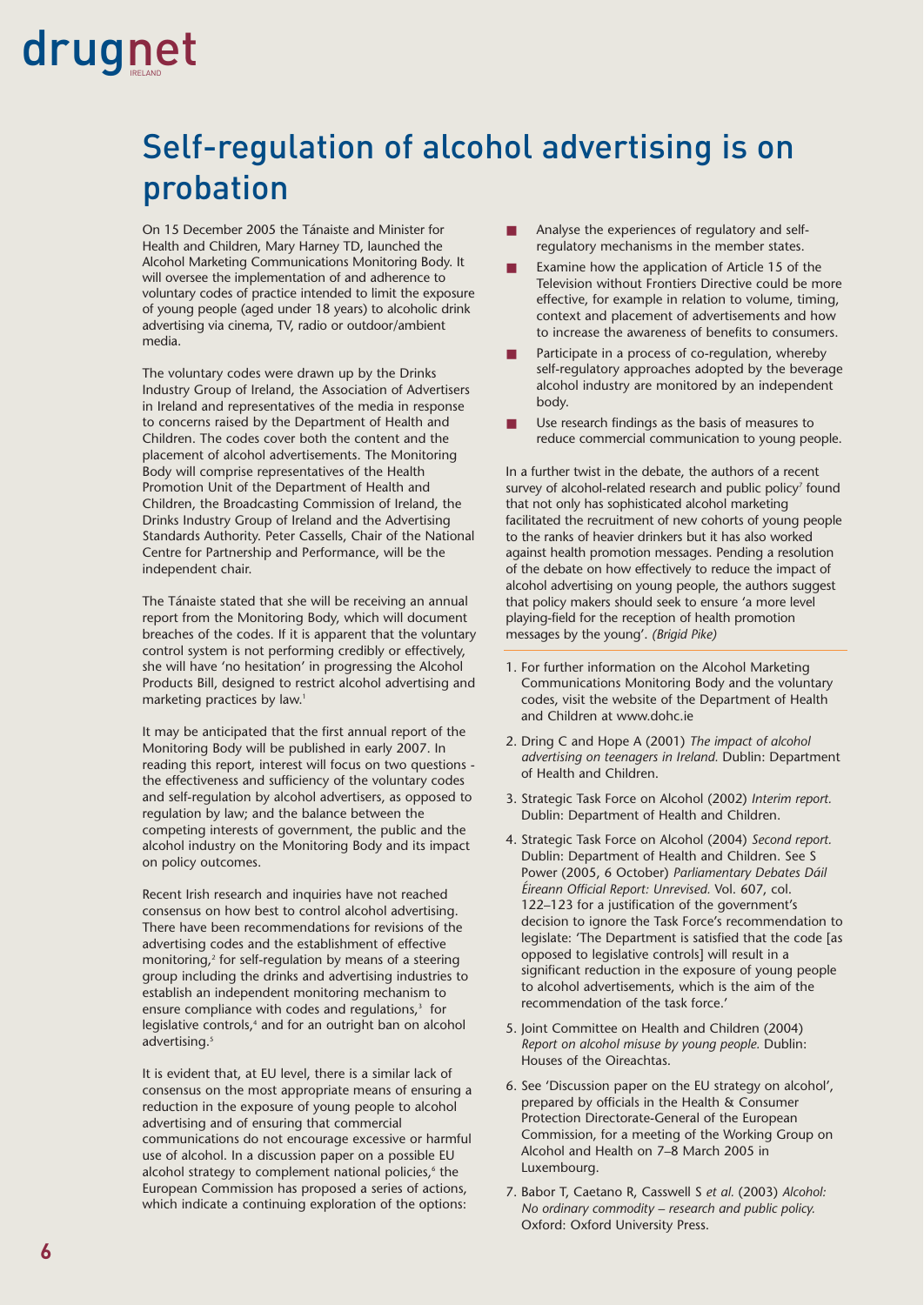### New information on cocaine use in Ireland

On 12 January 2006, the National Advisory Committee on Drugs (NACD) in Ireland and the Drugs and Alcohol Information and Research Unit (DAIRU) within the Department of Health, Social Services and Public Safety in Northern Ireland published jointly the fourth bulletin of results from the 2002/2003 all-Ireland general population drug prevalence survey.<sup>1</sup> This latest bulletin focuses on cocaine use in the adult population (15–64 years) and patterns of cocaine use. Minister of State with responsibility for drugs strategy, Mr Noel Ahern TD, launched the findings for Ireland. This article highlights some of those findings and, in addition, presents unpublished data from the National Drug Treatment Reporting System (NDTRS).

Of the 4,918 survey respondents, 3% reported that they had used some form of cocaine at least once in their lives (ever use). Just over 1% had used cocaine in the last year (recent use). Only 0.3% had used it in the last month (current use). Of those who had used cocaine, the vast majority reported that they used cocaine powder; crack cocaine use was rarely reported. A higher proportion of younger (15–34 years) respondents had ever used cocaine (4.7%) compared to the proportion of older (35–64 years) respondents (1.4%). More male respondents (4.3%) had ever used cocaine than female respondents (1.6%). Half of all cocaine powder users commenced cocaine use before they were 20 years old, while half of all crack users commenced before they were 22 years old. There were 27 self-defined regular users of cocaine powder.

Of the 17 current cocaine powder users, just over 83% used cocaine less than once per week, while just under17% used it at least once per week. Just over 83% of current cocaine powder users snorted the drug, while no respondent injected it.

Of the 51 recent cocaine powder users, just over 28% obtained their cocaine from a person who was not known to them, indicating that cocaine use introduces people to cohorts of other users; this may have negative public health implications. Cocaine powder was most commonly obtained at the home of a friend (52%) or at a disco, bar or club (38%). Just under 68% of recent cocaine

powder users said that cocaine powder was easy to obtain within a 24-hour period.

Of the 27 self-defined regular cocaine powder users, almost 62% had successfully stopped taking cocaine. The most common reasons for discontinuing it were: could no longer afford it (42%), did not want to continue using it (35%), were concerned about its health effects (32%) and were influenced by family and friends (32%).

The findings of this study should be interpreted with care, in view of the small number of responses on which the patterns of cocaine use are based. It should also be noted that there are special methods, such as nomination or snowballing techniques, to locate and interview drug users so as to investigate patterns and practices of cocaine or opiate use. In addition, a considerable proportion of the socially excluded population are unlikely to be represented in a general population survey. This is because they are unlikely to be included in a population-based list, as they do not reside at a fixed address or, if listed, are difficult to locate for interview. Studies have shown higher rates of problematic drug use among those living in areas classified as high deprivation, and among the homeless and the prison population.<sup>2-4</sup>

Analysis from the NDTRS indicates a sustained increase between 1998 and 2003 in the number of treated cases reporting cocaine as a problem drug, particularly as an additional problem drug among opiate users. The number of treated cases reporting cocaine as a main problem drug increased by 262%, from 86 in 1998 to 311 in 2003 (Table 1). Of the 311 who reported cocaine as their main problem drug in 2003, 92% used one or more additional drugs. The number of cases reporting cocaine as an additional problem drug increased by almost 400%, from 454 in 1998 to 2,244 in 2003 (Table 2). When cocaine was reported as the main problem drug, cannabis, alcohol and ecstasy were the most common additional problem drugs, whereas when cocaine was reported as an additional problem drug the most common main problem drugs associated with its use were opiates, cannabis and ecstasy (Table 3).

Of those who had used cocaine, the vast majority reported that they used cocaine powder; crack cocaine use was rarely reported.

The findings of this study should be interpreted with care, in view of the small number of responses on which the patterns of cocaine use are based.

### **Table 1 All cases treated for cocaine as a main problem drug in Ireland and reported to the NDTRS, 1998 to 2003**

|                                         | 1998           | 1999    | 2000     | 2001<br>Number $(\% )$ | 2002     | 2003     |
|-----------------------------------------|----------------|---------|----------|------------------------|----------|----------|
| All cases reported                      | 6035           | 6206    | 6933     | 7900                   | 8596     | 9084     |
| Cocaine as main problem drug            | 86(1.4)        | 57(0.9) | 78 (1.1) | 95(1.2)                | 155(1.8) | 311(3.4) |
| Of whom:                                |                |         |          |                        |          |          |
| New cases                               | 32             | 27      | 33       | 46                     | 65       | 157      |
| Previously treated cases                | 50             | 29      | 42       | 41                     | 76       | 145      |
| Treatment status not known              | $\overline{4}$ |         | 3        | 8                      | 14       | 9        |
| Source: Unpublished data from the NDTRS |                |         |          |                        |          |          |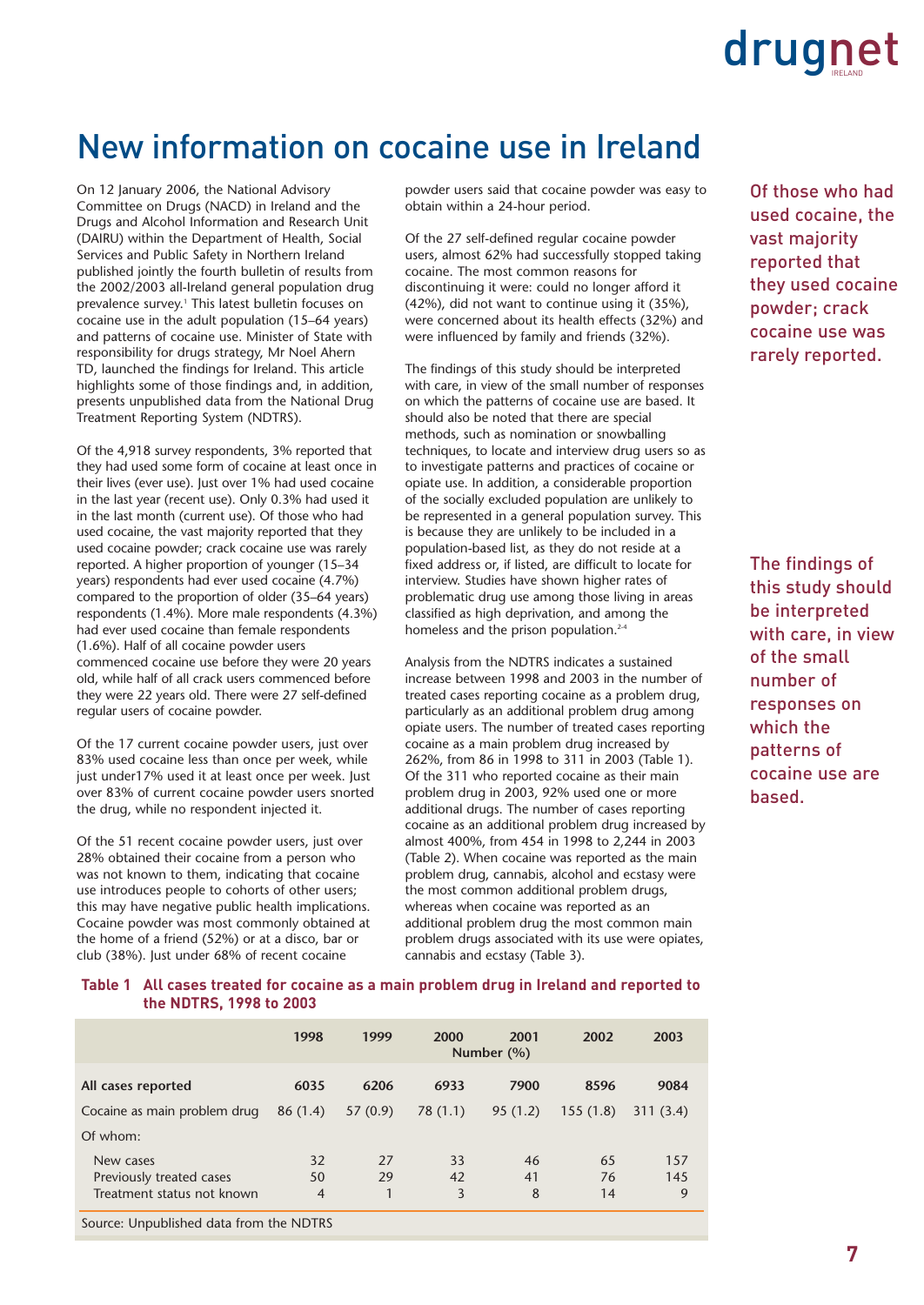

New information on cocaine use in Ireland *(continued)*

### **Table 2 All cases treated for cocaine as an additional problem drug in Ireland and reported to the NDTRS, 1998 to 2003**

|                                                      | 1998       | 1999 | 2000 | 2001<br>Number (%) | 2002 | 2003                                                      |
|------------------------------------------------------|------------|------|------|--------------------|------|-----------------------------------------------------------|
| All cases reporting an<br>additional problem drug    | 4261       | 4317 | 4895 | 5378               | 6518 | 6891                                                      |
| Cocaine as a second, third<br>or fourth problem drug | 454 (10.7) |      |      |                    |      | 786 (18.2) 916 (18.7) 1220 (22.7) 1716 (26.3) 2244 (32.6) |
| Of whom:                                             |            |      |      |                    |      |                                                           |
| New cases                                            | 92         | 180  | 189  | 226                | 309  | 443                                                       |
| Previously treated cases                             | 355        | 598  | 711  | 968                | 1367 | 1772                                                      |
| Treatment status not known                           | 7          | 8    | 16   | 26                 | 40   | 29                                                        |

Source: Unpublished data from the NDTRS

### **Table 3 Main problem drug and associated additional drugs used by new cases treated in Ireland and reported to the NDTRS, 1998 to 2003**

|                                         | Main problem drug used by new cases<br>reporting more than one problem drug |         |                         |                   |                      |                         |          |
|-----------------------------------------|-----------------------------------------------------------------------------|---------|-------------------------|-------------------|----------------------|-------------------------|----------|
|                                         | <b>Opiates</b>                                                              | Ecstasy | <b>Cocaine</b>          | Amphet-<br>amines | Benzo-<br>diazepines | Volatile<br>inhalants   | Cannabis |
| <b>Additional problem</b><br>drug used* |                                                                             |         |                         |                   |                      |                         |          |
| Other opiates                           | 870                                                                         | 24      | 52                      | $\overline{4}$    | 19                   | 2                       | 124      |
| Ecstasy                                 | 590                                                                         |         | 155                     | 71                | 17                   | 15                      | 1968     |
| <b>Other cocaine</b>                    | 772                                                                         | 164     | $\overline{\mathbf{2}}$ | 22                | 11                   | $\overline{\mathbf{z}}$ | 469      |
| Amphetamines                            | 124                                                                         | 299     | 62                      |                   | $\overline{4}$       | $\overline{4}$          | 692      |
| Other benzodiazepines                   | 1178                                                                        | 24      | 10                      | 3                 | 14                   | $\overline{2}$          | 92       |
| Other volatile inhalants                | 23                                                                          | 21      | 1                       |                   |                      | 9                       | 106      |
| Other cannabis                          | 2015                                                                        | 690     | 220                     | 79                | 30                   | 47                      | 6        |
| Alcohol                                 | 254                                                                         | 377     | 118                     | 29                | 63                   | 44                      | 1743     |

\*by those who used between one and three additional drugs Source: Unpublished data from the NDTRS

In 2003, of the 311 treated cases who reported cocaine as their main problem drug, 68% snorted it, 16% injected it, and 12% smoked it. Cocaine use by the same 311 cases in the month prior to treatment was reported as follows: 23% used it daily, 37% used it 2 to 6 days per week, 10% used it once per week or less and 24% had not used it. Of note, no respondent participating in the NACD/DAIRU population-based survey reported injecting cocaine, compared to approximately one in seven of the treated cases. As expected, the frequency of cocaine use among treated cases was considerably higher than that among the general survey population.

In 2003, half of the treated cases for whom cocaine was the main problem drug had commenced its use before they were 20 years old and 80% were men. In 2003, there were 2,555 treated cases who reported cocaine as one of their problem drugs, 1,929 lived in the eastern region (Dublin, Kildare or Wicklow) while 613 lived

elsewhere in Ireland. The demographic characteristics for the treated cases are similar to those of the survey respondents. *(Jean Long)*

- 1. National Advisory Committee on Drugs and Drug and Alcohol Information and Research Unit (2006) *Drug use in Ireland and Northern Ireland. 2002/2003 drug prevalence survey: cocaine results.* Bulletin 4. Dublin: NACD.
- 2. Barry J, Sinclair H, Kelly A, O'Loughlin R, Handy D, O'Dowd T (2001) *Inequalities in health in Ireland: hard facts.* Dublin: Trinity College.
- 3. Lawless M, Corr C (2005) *Drug use among the homeless population in Ireland: a report for the National Advisory Committee on Drugs.* Dublin: Stationery Office.
- 4. Allwright S, Barry J, Bradley F, Long J, Thornton L (1999) *Hepatitis B, hepatitis C and HIV in Irish prisoners: prevalence and risk.* Dublin: Stationery Office.

In 2003, there were 2,555 treated cases who reported cocaine as one of their problem drugs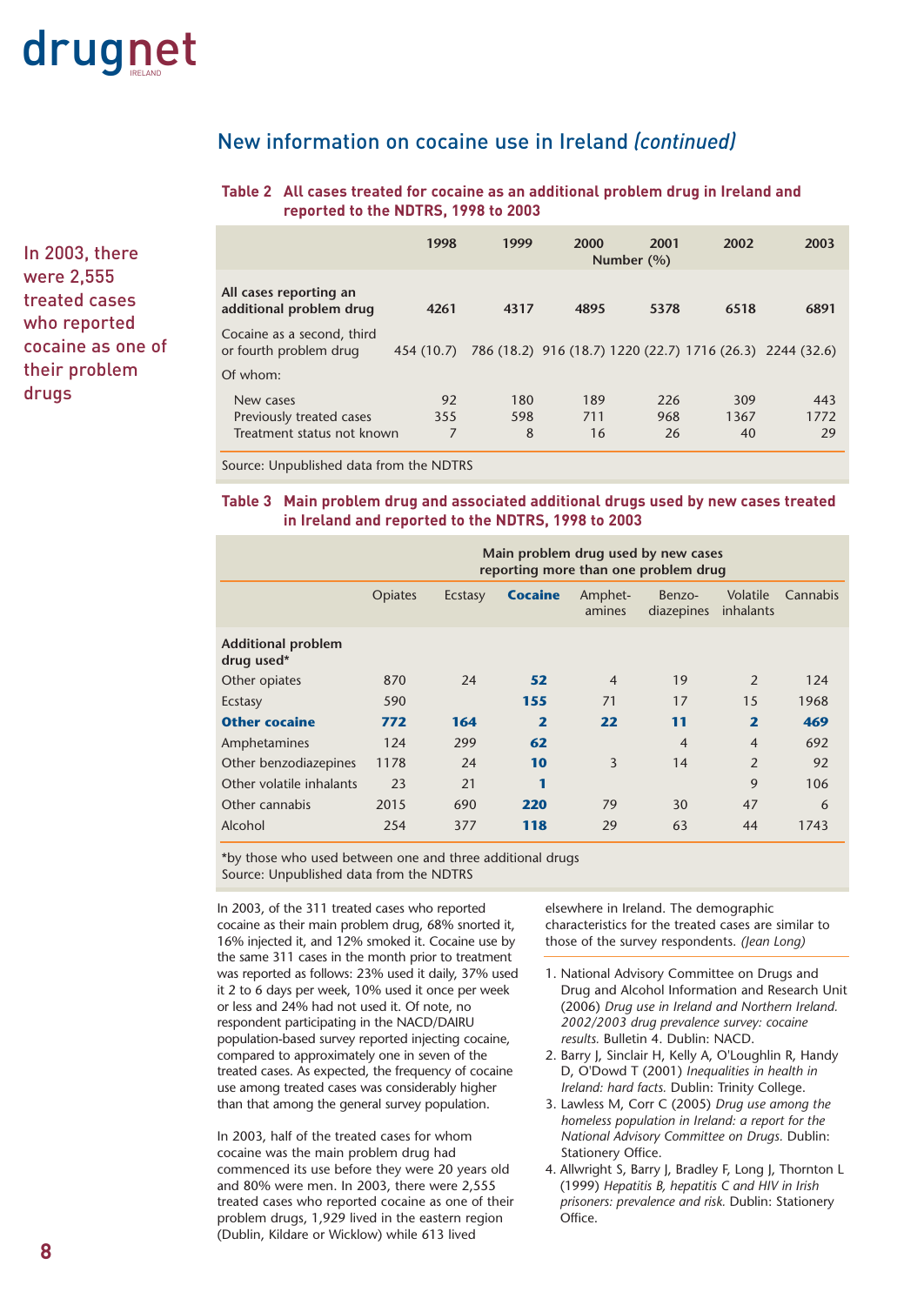### Government bans sale of 'magic' mushrooms

An order under the Misuse of Drugs Act 1977 provides that, from 31 January 2006, 'any substance, product or preparation (whether natural or not), including a fungus of any kind or description, which contains psilocin or an ester of psilocin is a controlled drug for the purposes of the Act'.<sup>1</sup> The effect of this order is to render the possession or sale of so-called 'magic' mushrooms criminal offences under the Act. Heretofore, it was illegal to possess or supply magic mushrooms in a dried or prepared state but lawful to possess and sell them in their natural state.

In 2005 the National Advisory Committee on Drugs (NACD) and the Drugs and Alcohol Information and Research Unit (DAIRU) of the Department of Health, Social Services and Public Safety in Northern Ireland published jointly the first results from an all-Ireland general population drug prevalence survey.<sup>2</sup> Some of the findings relating to Ireland from this survey are presented in Table 1.

It can be seen from Table 1 that, when we compare lifetime prevalence with last-year prevalence of magic mushroom use among young adults, the rate drops significantly, from 5.9% to 0.7%. This suggests that magic mushrooms are used by young adults largely as an experimental drug. The same can be said of LSD.

A survey of 1,838 school-going teenagers (aged 13–18) in Kildare and west Wicklow found that the lifetime prevalence of magic mushroom use was 5% (number 94); 37% of those reported current use.<sup>3</sup> The mean age of first use was 13.6 years, with more males (45%) than females (20%) reporting persistent use. A survey of drug availability in Kilkenny found that magic mushrooms were 'extremely popular, when in season'.4 In the past two years, magic mushrooms have been available for sale in over 300 locations in the UK and in a number of locations in Dublin and elsewhere in Ireland.

The risks associated with magic mushrooms can vary depending on the mood, situation and expectation of the user.<sup>5</sup> Among the reported effects are feelings of confidence, visual and sound distortions, paranoia and vomiting. A recent risk assessment conducted by the Netherlands-based Coordination Centre for the Assessment and Monitoring of new drugs (CAM) concluded: 'This drug is not associated with physical or psychological dependency, acute toxicity is largely limited to possible panic and anxiety attacks and, in terms of chronic toxicity, the worst that can happen are flashbacks. Consequently, the use of…hallucinogenic mushrooms does not, on balance, present any risk to the health of the individual'.<sup>6</sup> As magic mushrooms can be sold in outlets in the Netherlands, the report recommended that quality requirements (standardisation, purity testing and labelling) be imposed on such outlets.

There is a lack of scientific evidence on the overall effects of magic mushroom consumption. There is no reported evidence of serious health damage from long-term use of magic mushrooms. The average dosage is 20–30 mushrooms; however, tolerance can develop quickly and dosages increase as a result. A risk associated with magic mushrooms is poisoning through picking and consuming the wrong type of mushroom. Following the change in the law in January, it is reported that a number of outlets which were selling magic mushrooms have removed them from their stores and shelves. *(Johnny Connolly)*

- 1. Misuse of Drugs Act 1977 (Controlled Drugs) (Declaration) Order 2006.
- 2. National Advisory Committee on Drugs and Drug and Alcohol Information and Research Unit (2005) *Drug use in Ireland and Northern Ireland: first results (revised) from the 2002/2003 drug prevalence study.* Bulletin 1. Dublin: NACD
- 3. Cahill R, O'Neill I, Barnett T, Fogarty C, McDermott R and Keenan E (1999) *Substance use in school going teenagers in Co. Kildare and west Wicklow.* Dublin: Eastern Health Board.
- 4. Finane R (2000) *Kilkenny drugs initiative: substance misuse research findings and action plan.* Kilkenny: Kilkenny Drugs Initiative. p. 8.
- 5. For a review of the effects of magic mushrooms, see: www.drugscope.org.uk
- 6. Coordination Centre for the Assessment and Monitoring of new drugs (CAM) (2000) *Risk assessment report relating to psilocin and psilocybin.* The Hague: CAM. p. 5.

### **Table 1 Lifetime and last-year prevalence of cannabis, ecstasy, LSD and magic mushroom use by young adults (aged 15–34) in Ireland**

| Drug            | Lifetime prevalence<br>(ever used)<br>$\frac{0}{0}$ | Last-year prevalence<br>(used in the last year)<br>$\frac{0}{0}$ |
|-----------------|-----------------------------------------------------|------------------------------------------------------------------|
| Cannabis        | 24.0                                                | 8.6                                                              |
| Ecstasy         | 7.1                                                 | 2.3                                                              |
| Magic mushrooms | 5.9                                                 | 0.7                                                              |
| LSD.            | 4.6                                                 | 0.2                                                              |
|                 |                                                     |                                                                  |

Source: NACD and DAIRU (2005)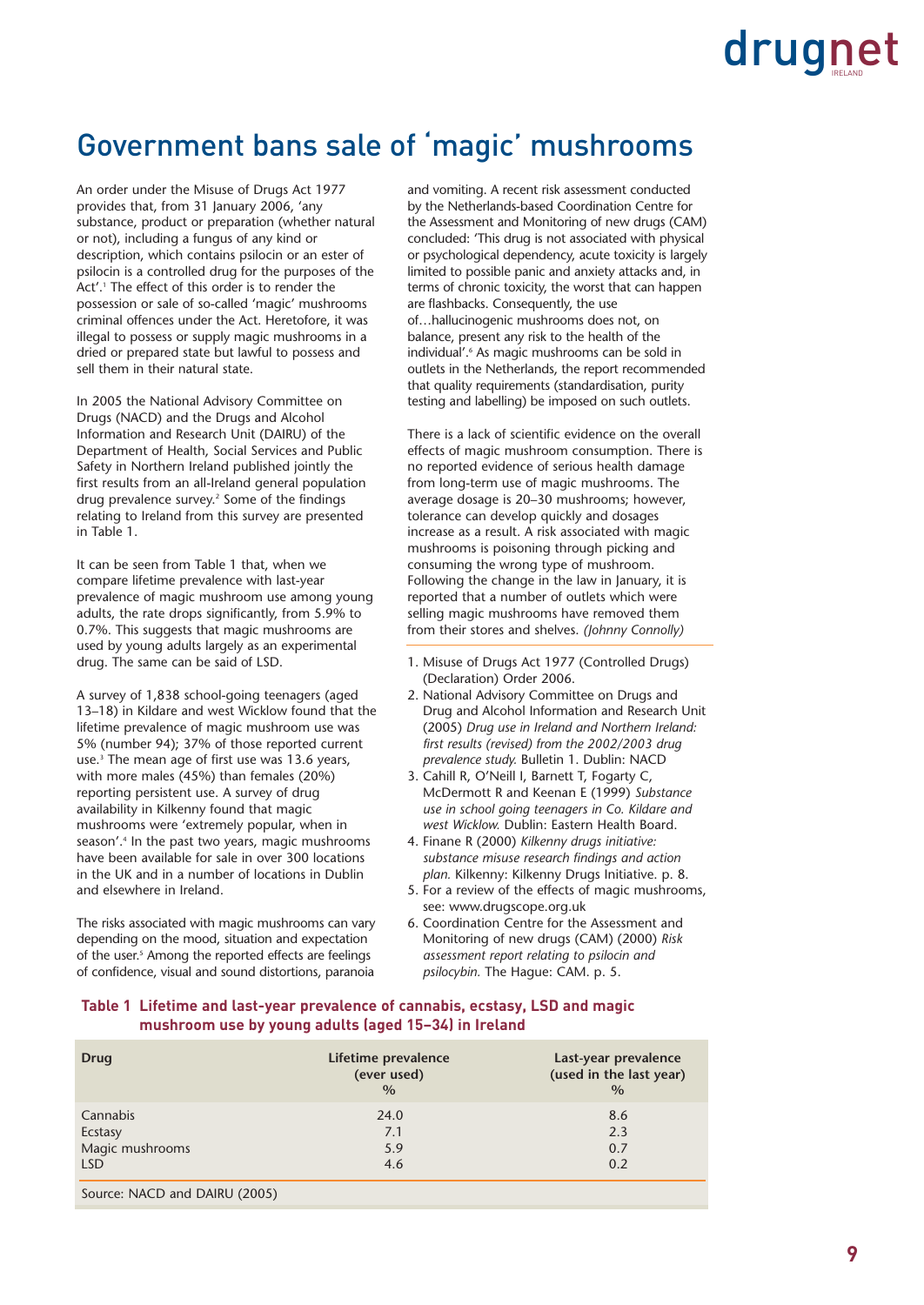### Seventh annual Service of Commemoration and Hope



**Word on the Street youth group from Blakestown created this sculpture with the help of artist Grace Boon. The project was supported by Fingal County Council Arts Office and City of Dublin VEC. The sculpture uses modelled syringes combined with faces, hands and a small figure to commemorate the loved ones lost to drugs. The light placed at the centre of the sculpture represents a symbol of hope for the future and the determination of our young people to embrace their lives with love and joy. (Photo: Jim Berkeley)**

The seventh annual Service of Commemoration and Hope, organised by the Family Support Network, was held in Our Lady of Lourdes Church on Sean McDermott Street on 1 February. This year's service focused on the effects of drug use in the home and the importance of involving young siblings in the support process for the family member affected by drugs.

Sadie Grace of the Family Support Network highlighted the effect of drug use on the user's family. The Network is currently working to identify a strategy that will include schools and other agencies in supporting these young children both

within and outside of the school system. Ms Grace said that the acknowledgement of the role of families in the mid-term review of the National Drugs Strategy was welcome. The mid-term review states that the National Drugs Strategy Team (NDST) should actively encourage local and regional drugs task forces to prioritise the provision of family support services in their areas and action plans. However, the task forces need to be more proactive and the NDST should insist that they include family support as part of their action plans.

The launch of the National Drug-Related Deaths Index (NDRDI) in 2005 was a very positive development. The NDRDI will provide a more complete and accurate reporting of drug-related deaths and deaths among drug users, which will inform policy and practice in the harm reduction and prevention areas. This information will enable the Family Support Network to lobby for services that bereaved families need.

Mr Noel Ahern TD, Minister of State with responsibility for drugs strategy, and Bishop Eamonn Walshe also addressed the gathering. A drama piece, *Paulie and Johnny,* based on a true story of two brothers, one of whom dies as a result of drug use, was part of the event, as well as a circle of remembrance formed by representatives of support groups from Ireland, Northern Ireland and Scotland, and a performance by singer Christy Moore. Young people from various local youth groups displayed art work on the theme 'Drugs past and future'. *(Ena Lynn)*

The Family Support Network was established by the CityWide Drugs Crisis Campaign (www.citywide.ie).

### NACD research seminars

In December 2005 the National Advisory Committee on Drugs (NACD) hosted the first of a series of seminars entitled 'Commissioning and managing research' in Dublin. The seminars were designed to increase awareness of this subject among local and regional drugs task forces. The first seminar covered each stage of the research process from the development of research ideas and refinement of objectives to commissioning research, monitoring progress and preparing the final draft for publication. Ms Mairéad Lyons and Dr Aileen O'Gorman of the NACD, a body with several years' experience in these areas, presented an outline of the research process and explained practical issues such as procurement and contracts. Dr Jean Long and Brian Galvin of the Drug Misuse Research Division (DMRD) described the division's research

and information-gathering role, emphasising the importance of surveillance systems, and the work of the DMRD in disseminating research findings. Professor Des Corrigan, NACD chair, also addressed the seminar. Ms Patricia O'Connor of the National Drugs Strategy Team explained how the Emerging Needs Fund will operate.

The response to the seminar was very positive and participants felt that they had been given a good general grasp of the issues involved in carrying out or commissioning research. It was generally agreed that ethical issues and the use of qualitative research in the drugs area could usefully be discussed in more detail. Further seminars were held in Dublin in February and in Portlaoise and Carrick-on-Shannon in March. *(Brian Galvin)*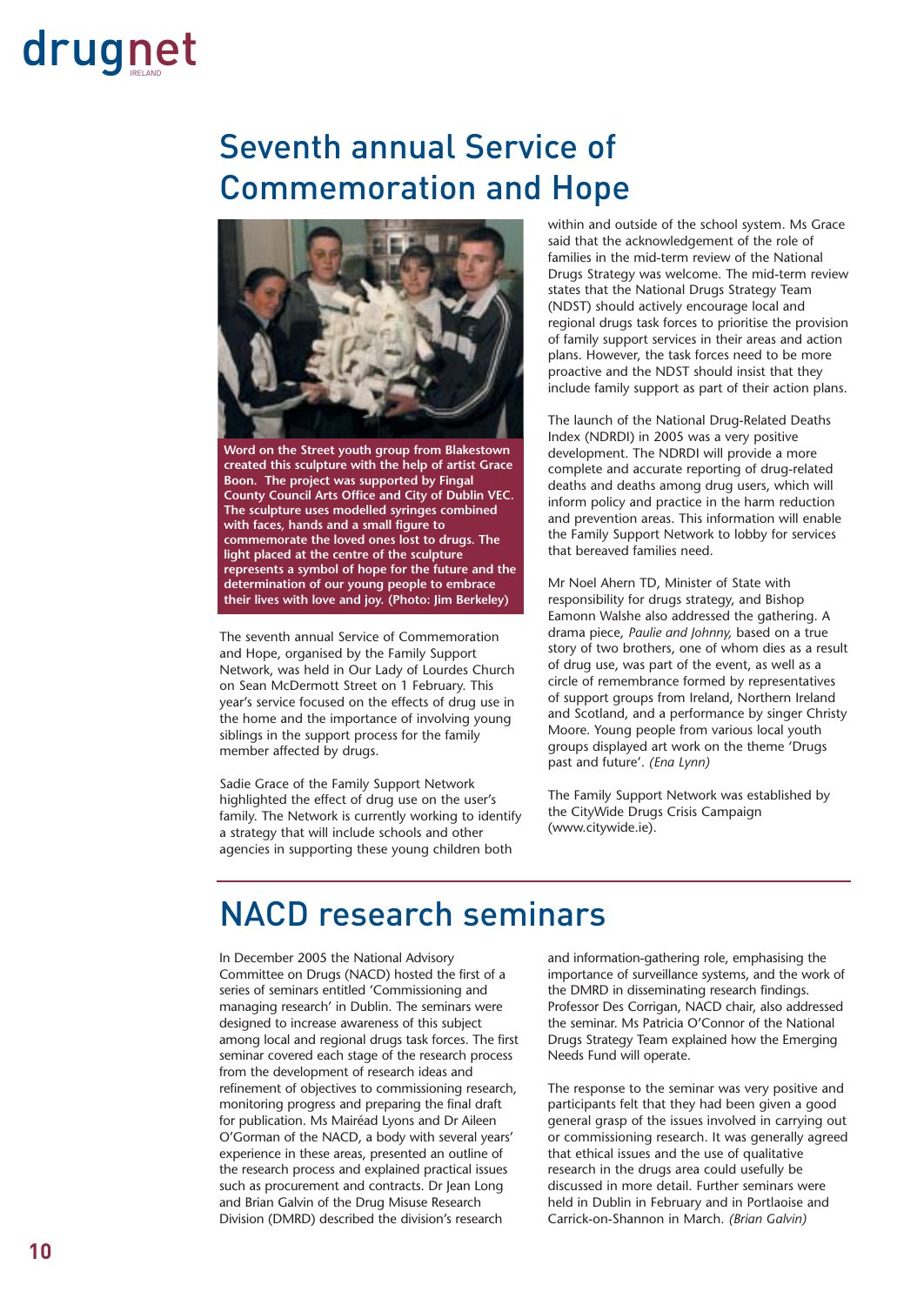### Developments in health care in Irish prisons in 2004

The Irish Prison Service (IPS) annual report for 20041 was released in December 2005. The mission of the IPS is to provide safe, secure and humane custody for people who are sent to prison. The IPS aims to provide a range of **care and rehabilitation** services for prisoners. These services are important in sustaining prisoners' physical and mental health and ensuring equivalence of care with the health services available in the community. The services included are medical, dental, psychiatric, psychological and counselling.

The provision of drug treatment services, in particular methadone services, continues to use a significant proportion of health care resources. A number of prisons provide methadone treatment and, in 2004, 1,309 prisoners were treated with methadone. Of these, 96 commenced methadone treatment for the first time, indicating the important role of prison services in introducing prisoners to drug treatment (Table 1).

The IPS recognises that people who take drugs require assistance in order to tackle their addiction successfully. Meeting the needs of drug users requires a variety of interventions tailored to each individual. According to the authors, the dramatic increase in methadone treatment over the past five years and the consequent demand for a range of drug treatment services in prisons highlight the need for a review of the structures and staff required to deliver these services. The authors state that there are some pilot initiatives in place that could be useful if provided throughout the prison service. For example, two nurses have been allocated to the delivery of drug treatment services in Wheatfield Prison, which has considerably improved the continuity of care for drug users within the prison and, more importantly, between the prison and the community.

The first recommendation in the report of the review group is that the same care and treatment should be available in both the prison and community health services.

|                                                                        | Number registered with the Central Treatment List in 2004 |                      |  |
|------------------------------------------------------------------------|-----------------------------------------------------------|----------------------|--|
| <b>Prisons</b>                                                         | All cases                                                 | <b>New cases</b>     |  |
| Cloverhill Prison                                                      | 528                                                       | 71                   |  |
| Dochas Centre<br>Limerick Prison                                       | 211                                                       | 12<br>0              |  |
| Mountjoy Main Prison (including Medical Unit)<br><b>Midland Prison</b> | 394<br>6                                                  | 6<br>$\Omega$        |  |
| Portlaoise Prison<br>St Patrick's Institution                          | 6                                                         | $\Omega$<br>$\Omega$ |  |
| <b>Wheatfield Prison</b>                                               | 158                                                       |                      |  |
| <b>Total number</b>                                                    | 1309                                                      | 96                   |  |

### **Table 1 Number of cases receiving methadone treatment in Irish prisons in 2004**

The Prison Health Working Group (PHWG) is responsible for implementing the recommendations of a review group on the structure and organisation of prison services published in 2001.<sup>2</sup> The re-organisation of the health service management structures resulted in delayed implementation of some of these recommendations. However, the PHWG has completed a large body of work which has been submitted for consideration and includes:

- a health-needs assessment of the Irish prison population
- a report on meeting the mental health needs of prisoners
- a protocol in relation to the management of prisoners attending acute hospitals.

The first recommendation in the report of the review group is that the same care and treatment should be available in both the prison and community health services. In order to implement this recommendation, considerable groundwork

was undertaken during 2004 to develop formal service agreements in a number of areas. For example, formal agreements will be developed between Cloverhill and Wheatfield prison services and the health sector in order to provide consultant-led infectious disease and drug treatment services at these prisons from 2005 onwards. Of course, the effective development of these services within the prisons will require adequate and appropriate internal administrative and clinical support. The experience gained from the introduction of these services in Cloverhill and Wheatfield prisons will facilitate similar developments across the prison estate.

The *Irish Prison Service Health Care Standards* manual was published in June 2004. This provides governors and other managers with clear guidance regarding the health services to be provided and the facilities required to provide these services. From 2004 onwards, prison entrants are provided with an outline of the level of services they may expect to receive.

From 2004 onwards, prison entrants are provided with an outline of the level of services they may expect to receive.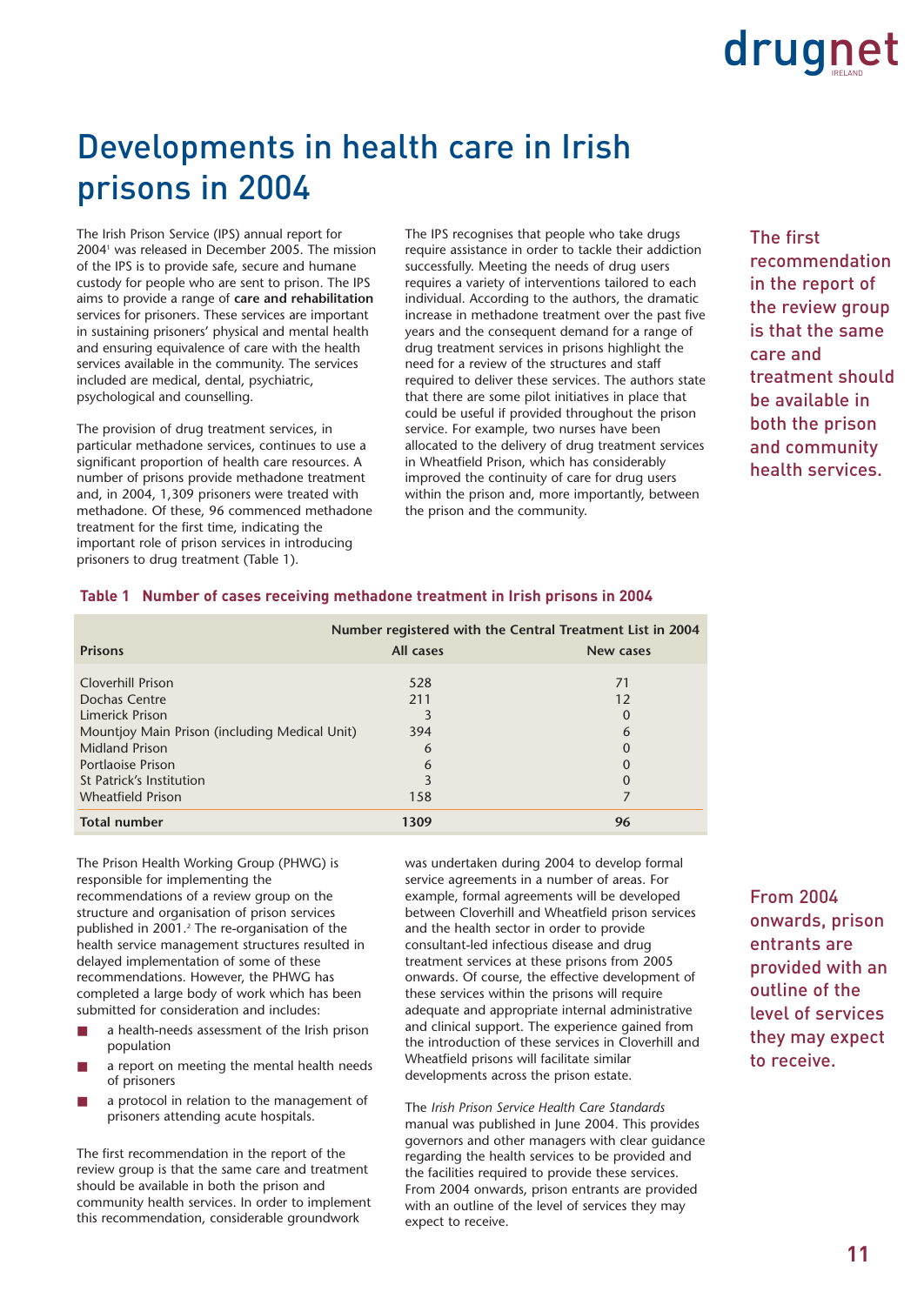### Developments in health care in Irish prisons in 2004 *(continued)*

The feasibility of formally incorporating the prison population within General Medical Service (GMS) structures so as to facilitate treatment structures in custody, and in the period immediately following release, is under consideration. Progress in this matter will require a formal acceptance that prisoners should be covered within the same administrative structures as other citizens.

The resolution of the prison doctors' strike resulted in a new contract which benefits both the doctors and the prison services. As part of the contract, doctors are required to implement a range of clinical and administrative tasks. These tasks are in line with the specifications in the IPS health care

standards and are necessary for the effective and co-ordinated provision of health care within a custodial environment and between the prisons and the community.

A nursing service was introduced in Irish prisons in 1999. There are 79.5 whole-time-equivalent nursing officers providing health care in 11 of the 16 prisons. *(Siobhan Reynolds)*

- 1. Irish Prison Service (2005) *Annual Report 2004.* Dublin: Irish Prison Service.
- 2. *Report of the group to review the structure and organisation of prison health care services* (2001) Dublin: Stationery Office.

### Trends in alcohol and drug disorders in psychiatric hospitals

It is notable that the rate of alcohol-related admissions decreased steadily between 1991 and 2004 and more than halved during the reporting period.

The latest annual report on activities in psychiatric inpatient units and hospitals in 2004 shows that the total number of admissions to inpatient care continues to fall.<sup>1</sup> There is an increase in admissions to general hospital psychiatric units and a decline in use of psychiatric hospitals. The report, *Activities of Irish Psychiatric Services 2004,* was published in December 2005 by the Health Research Board (HRB) and is the latest in a series that began forty years ago.

Figure 1 presents the rate of first admissions to inpatient psychiatric services with a diagnosis of alcohol disorder, per 100,000 of the population in Ireland between 1990 and 2004.<sup>1,2,3</sup> It is notable that the rate of alcohol-related admissions decreased steadily between 1991 and 2004 and more than halved during the reporting period. This reflects changes in alcohol treatment policy and practices during the period and the resultant increase in community-based and special residential alcohol treatment services.

Figure 2 presents the rate of first admissions to inpatient psychiatric services with a diagnosis of drug disorder, per 100,000 of the population in Ireland between 1990 and 2004.<sup>1,2,3</sup> It is notable that the rate increased steadily between 1990 and 1995, with a dip in 1996, and further annual increases between 1997 and 2001. The rate of drug-related admissions was almost three times higher in 2001 than it was in 1990. The dips in 1996 and 2002 can be partly explained by the fact that the rates are calculated from new larger census numerators in 1996 and 2002 compared to the year preceding each of these years and the



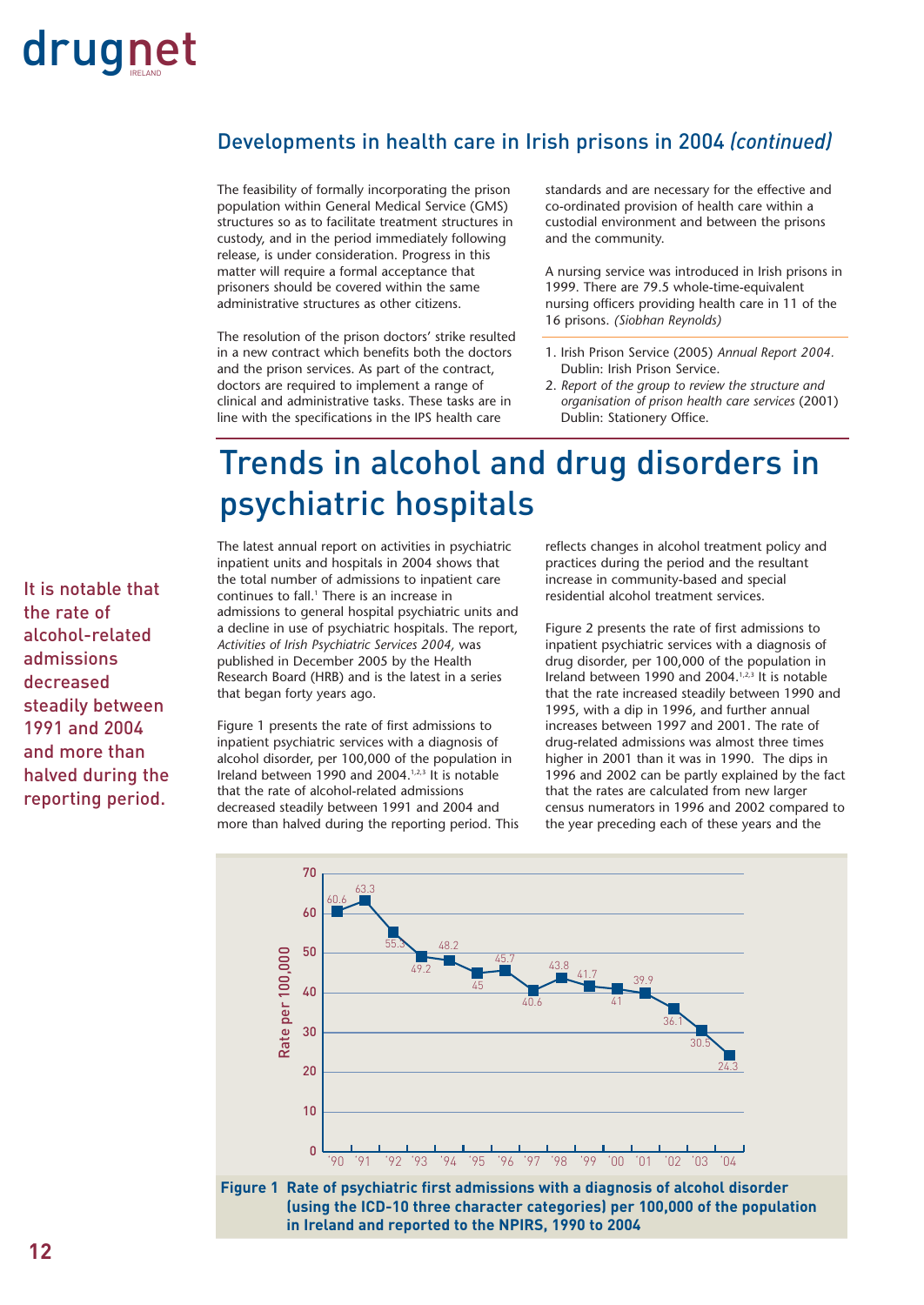



### Trends in alcohol and drug disorders in psychiatric hospitals *(continued)*



small number of drug dependence cases each year would be sensitive to this change in numerator. The increasing rate of new cases of drug-related admissions between 1990 and 2001 reflects the increase in problem drug use in Ireland and its burden on the psychiatric services. There was a notable decrease in 2002, which was sustained in 2003. This overall decrease since 2001 possibly reflects an increase in community-based specialised addiction services during this period. *(Jean Long)*

- 1. Daly A, Walsh D, Moran R and Kartalova-O'Doherty Y (2004) *Activities of Irish Psychiatric Services 2003.* Dublin: Health Research Board.
- 2. Daly A, Walsh D, Comish J, Kartalova-O'Doherty Y, Moran R and O'Reilly A (2005) *Activities of Irish psychiatric units and hospitals 2004.* Dublin: Health Research Board.
- 3. Walsh D and Daly A (2004) *Mental illness in Ireland 1750-2002: reflections on the rise and fall of institutional care.* Dublin: Health Research Board.

### 2006 drugs estimate refuels debate on governance issues

In November 2005 €34.027 million was voted for the Drugs Initiative, which funds the local and regional drugs task forces, and the Young People's Facilities and Services Fund (YPFSF), in 2006 – an 8 per cent increase on the allocation for 2005 and 'well in excess of inflation' according to the government.<sup>1</sup> The community sector strongly criticised this estimate, calling for an additional  $\in$ 8 million to €15 million, to fund the projects identified following the creation of the Emerging Needs Fund in January 2005.<sup>2</sup> In January 2006, the government revised its drugs estimate upwards by a further €8.979 million.<sup>3</sup>

As well as criticising the 2006 drugs estimate, the community sector raised a series of concerns with regard to governance – the rules, processes and behaviour that affect the way in which powers are exercised $4$  – or, in short, decision-making with regard to drugs policy in Ireland.

Lack of political interest in the drugs issue is one concern. As long ago as June 2002 the CityWide Drugs Crisis Campaign was calling for drugs to be 'put back on the political agenda', and it has mounted a similar campaign again this year.<sup>5</sup> It is argued that making the Minister of State with responsibility for drugs also responsible for housing and urban renewal has weakened his commitment to and energy for addressing the drugs issue. At the time of his appointment, Minister of State Noel Ahern TD argued that assigning him responsibility for both housing and urban renewal and drugs 'made sense' because 'there is an overlapping or at least shared responsibility between estate management, which local authorities do, and some of the other good work that drug task forces and the youth facilities and services programme do, and it is an attempt to pull these strands together.'6

Regarding political interest in general in the drugs issue, Action 77 of the National Drugs Strategy<sup>7</sup>

The rate of drug-related admissions was almost three times higher in 2001 than it was in 1990.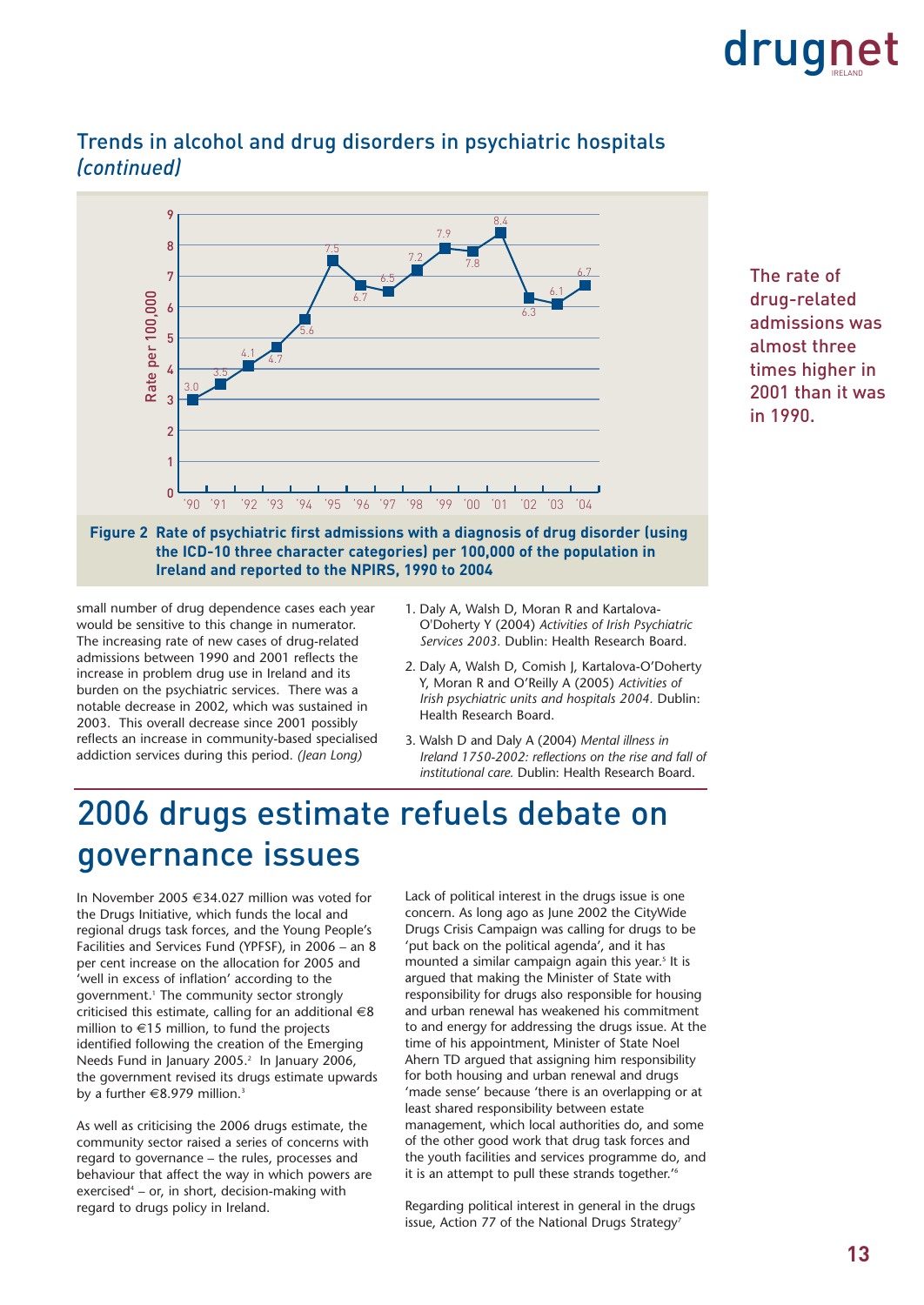### 2006 drugs estimate *(continued)*

called for the establishment of a sub-committee of the existing Oireachtas Committee on Arts, Sport, Tourism, Community, Rural and Gaeltacht Affairs specifically to consider drugs. This innovation would have drawn public representatives from across the political spectrum more directly into debate on the drugs issue. The Steering Group for the Mid-Term Review of the National Drugs Strategy<sup>8</sup> concluded, however, that this proposal was unworkable 'partly due to the wide range of responsibilities of that Committee', and proposed instead that the Minister of State with responsibility for drugs should appear before the full Oireachtas Committee twice a year (Section 7.23).

In its protest against the 2006 drugs estimate, the community sector also called for the reinstatement of the agreed government process to support the work of the LDTFs, the evaluation and mainstreaming of successful LDTF initiatives and projects, and a mandate for the LDTFs to undertake three-year strategic planning that will support an efficient, integrated and co-ordinated approach.<sup>2</sup> In short, the community sector is dissatisfied with the way the partnership between government and the community and voluntary sectors in tackling the drugs issue is operating.

During the past year, Pat Rabbitte TD, chair of the 1996/97 Ministerial Task Force on Measures to Reduce the Demand for Drugs, has claimed that implementing the National Drugs Strategy has become a bureaucratic process and that the community sector is being sidelined.9 The Steering Group for the Mid-Term Review<sup>8</sup> similarly reported a 'sense of frustration' (Section 2.28) in the community sector with regard to resourcing for both the LDTFs and the RDTFs, and the sector's view that 'funding should be allocated on a multiannual basis' (Section 2.25). While not making any formal recommendations, the Steering Group advised that the appointment of RDTF coordinators and other staffing issues should be addressed 'at an early date' (Section 7.7). It also endorsed the mainstreaming of evaluated LDTF projects, while noting that the obstacles, principally the financial and audit requirements of the State agencies through which funding for the projects is channelled, needed to be resolved (Section 7.4).

The Steering Group for the Mid-Term Review also teased out weaknesses in the ways different partners are performing within the partnership process and interacting with other partners. On the one hand, it noted that 'the level of commitment of members of LDTFs, participation of members and their understanding of their roles, as well as discontinuity caused by membership turnover, can impact on the effective operation of Task Forces. The Group believes that all partners should renew their commitment to the LDTFs, and provide enhanced training and support for their staff to engage fully in LDTF activities. In line with Action 89, the NDST should continue to focus on strengthening and supporting community representation and participation on the

Task Forces.' (Section 7.4) On the other hand, the Steering Group noted that, 'representatives of the statutory bodies who are members of LDTFs and RDTFs need to be mindful of their role. In particular, they should consult with – and bring relevant information to – their Task Forces regarding developments at both local and national levels within their organisations that impact on progressing actions in the NDS. They also need to ensure that their parent organisations are aware of developments within the Task Forces and how those developments impact on their agencies.' (Section 7.8)

The Steering Group included formal recommendations to strengthen representation of the community and voluntary sectors at national level, on both the Interdepartmental Group on Drugs and on the National Drugs Strategy Team, and to ensure adequate resourcing for the National Drugs Strategy Team. However, it did not make any formal recommendations to address the weaknesses it had perceived in the processes and interactions underpinning the partnership approach. *(Brigid Pike)* 

- 1. Department of Finance (2005, 17 November) *2006 Estimates for public services (abridged version): Summary public capital programme.* Dublin: Stationery Office.
- 2. For full details of the community sector's demands, see www.citywide.ie/campaigns/ drugsstrategyinfo.html. Viewed on 1 February 2006.
- 3. Department of Finance (2006, 23 January) *2006 Revised Estimates for Public Services.* Dublin: Stationery Office.
- 4. See Commission of the European Communities (2001, 25 July) *European Governance: A white paper.* COM (2001) 428 final.
- 5. See 'Community sector calls for action on drugs' in *Drugnet Ireland,* July 2002 (5), pp. 2–3, and for details of current campaign, see www.citywide.ie/campaigns/ drugsstrategyinfo.html .
- 6. See 'New minister of state with responsibility for drug strategy' in *Drugnet Ireland,* July 2002 (5), p. 1.
- 7. Department of Arts, Sport and Tourism (2001) *Building on experience: National drugs strategy 2001–2008.* Dublin: Stationery Office.
- 8. Steering Group (2005) *Mid-term review of the national drugs strategy 2001–2008.* Dublin: Department of Community, Rural and Gaeltacht Affairs.
- 9. See P Rabbitte (2005, 26 May) 'Drugs problem has gone national in last ten years'. Address at event marking 10th anniversary of CityWide Drugs Crisis Campaign. Available at www.labour.ie. Viewed on 2 June 2005. See also P Rabbitte (2005, 15 December) *Parliamentary Debates Dáil Éireann Official Report: Unrevised.* Vol. 612, col. 1220, PDF version. Available at www.gov.ie/oireachtas/frame.htm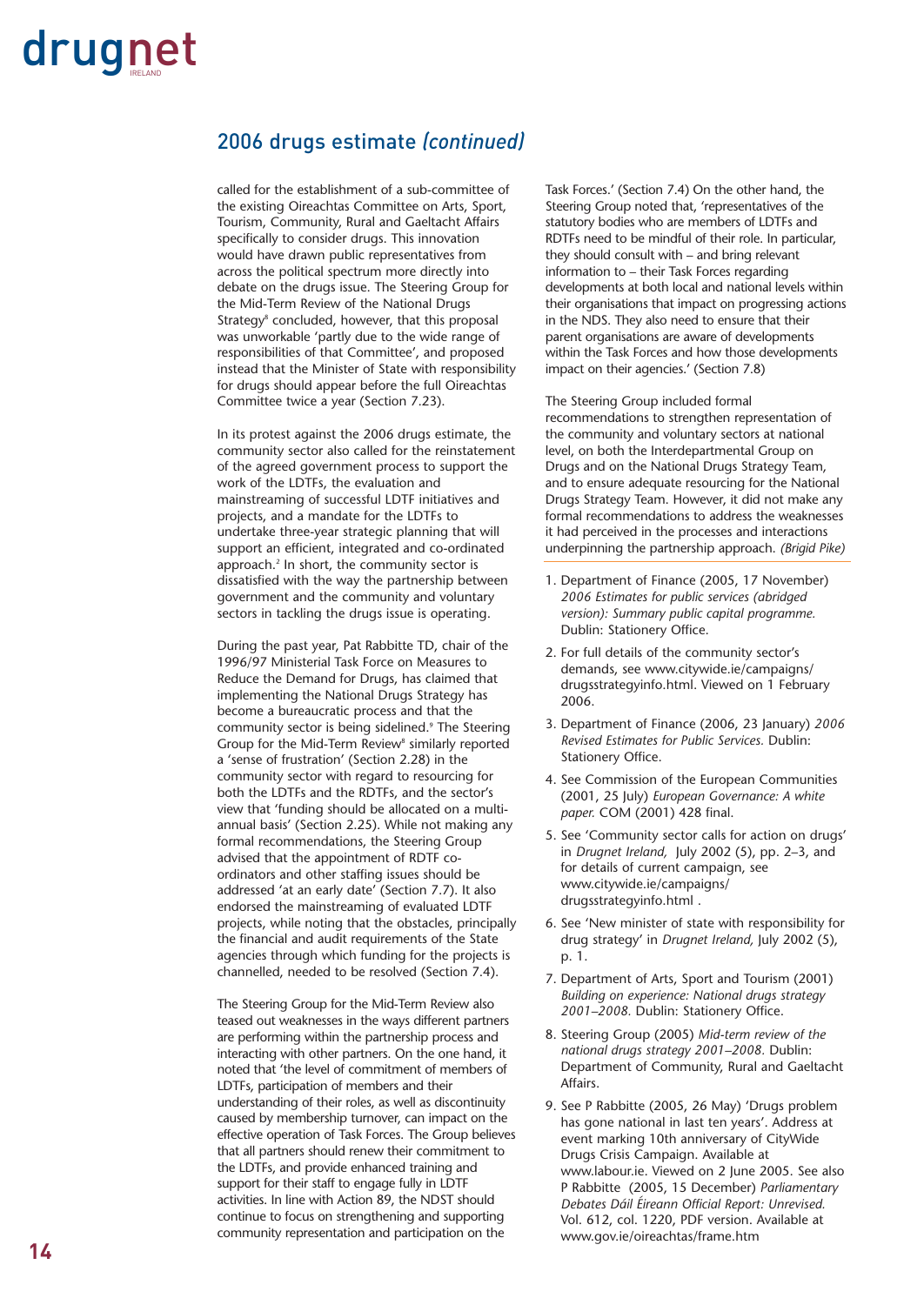### Drug helplines across Europe help to identify emerging drug trends

In November 2005 the European Foundation of Drug Helplines (FESAT) published the results from its ninth monitoring project.<sup>1</sup> Since the beginning of 2001 FESAT has been collecting information every six months on the types of person contacting FESAT helplines, the content of these calls and how this has changed compared to the previous six months. The main objective of this monitoring is to identify the emergence of new drugs and new drug trends as early as possible. A total of 28 FESAT helplines in 16 European countries, including Ireland, participated in the ninth monitoring project. This article will describe some of the main changes that were reported by the helplines during the second half of 2004.

While the majority of helplines reported no change in the number and content of calls during the second half of 2004 compared to the situation during the first six months of 2004, a number of helplines did report an increased number of calls about cocaine (9 helplines) and alcohol (7 helplines). There were also reports of a decrease in the number of calls about injecting heroin (8 helplines) and about ecstasy (8 helplines). These trends were also noted in the eighth monitoring project, which compared the first six months of 2004 with the last six months of 2003.2 The emergence of cocaine as a growing European problem was recently highlighted by the European Monitoring Centre for Drugs and Drug Addition (EMCDDA).3

Four helplines reported calls about new drugs (i.e. drugs not previously reported by the helpline). Calls about a mixture of 'cocaine and absint' were reported by two Belgian helplines. Calls were received about a stimulant called 'speed 8' in the Czech Republic. Speed 8 contains a GHB derivative and is sold legally in the country. A Russian helpline received reports about the consumption of a new substance called 'Spidi'. The FESAT report does note, however, that an increased number of calls about a specific drug, that is not a part of a more general trend,

cannot automatically be seen as an indicator of increased consumption. It might also indicate an increased curiosity or an increased concern among professionals, parents or partners. The report also acknowledges that it is not possible to get a clear picture about changes in the use of different drugs via data from drug helplines only. Hence, it is important to see drug helpline monitoring as a complement to other kinds of data collected nationally or internationally.

Information for the ninth monitoring project was collected from FESAT helplines using a standard questionnaire distributed in February 2005. Out of a total of 41 relevant helplines, 28 (63% response rate) returned completed questionnaires. These helplines were based in the following 16 countries: Austria (3 helplines), Belgium (2), Cyprus (1), Czech Republic (1), Finland (4), Germany (2), Greece (3), Ireland (1), Italy (2), Latvia (1), Luxembourg (1), Malta (1), the Netherlands (2), Portugal (1), Russia (1) and Spain (2). The participating Irish helpline was the Drugs/HIV Helpline, based in Dublin, which handled an average of 35 calls per day in the second half of 2004, up from 16 per day in the first half of 2004. *(Hamish Sinclair)*

- 1. Hibell B (2005) *FESAT Monitoring Project -– Changes during the second half of 2004.* FESAT (The European Foundation of Drug Helplines). www.fesat.org
- 2. Hibell B (2005) *FESAT Monitoring Project -– Changes during the first half of 2004.* FESAT (The European Foundation of Drug Helplines). www.fesat.org
- 3. European Monitoring Centre for Drugs and Drug Addition (2005). *The state of the drugs problem in Europe: annual report 2005.* Luxembourg: Office for Official Publications of the European Communities.

More information about FESAT can be found on the website of the European Foundation of Drug Helplines (www.fesat.org). The freephone number for the Irish Drugs/HIV Helpline is 1800 459 459.

### Hepatitis C surveillance in 2004

According to the Health Protection Surveillance Centre's annual report for 2004,<sup>1</sup> infectious disease notifications increased by 62% in 2004 when compared to 2003. Hepatitis C accounted for a considerable portion of this increase. The increase in notifications came about as a result of an amendment to the Infectious Diseases Regulations, which came into effect on 1 January 2004, whereby clinicians and diagnostic laboratories are now legally obliged to report hepatitis C as well as other notifiable diseases.

There were 1,154 cases of hepatitis C reported in 2004, compared to 85 cases of hepatitis type unspecified<sup>2</sup> in 2003. Of the cases reported in 2004, 954 were notified by the HSE Eastern Region and 200 by HSE areas outside the Eastern Region. Each of the seven HSE areas outside the HSE Eastern Region reported cases of hepatitis C, ranging from five in the North Western Area to 45 in the Southern Area, with the average number being 29 cases. Three out of every five hepatitis C cases reported were male. Of the

1,132 cases for whom age and gender were known, 83% were aged between 20 and 44 years. It is estimated that 90% of people with chronic hepatitis C in developed countries are current or former injecting drug users or have received unscreened blood or blood products.

There is no enhanced surveillance system for hepatitis C in Ireland. Enhanced surveillance is essential to identify risk factors and for planning prevention and treatment strategies. Risk-factor identification is required to fulfil the basic requirements of the European Monitoring Centre for Drugs and Drug Addiction's key indicator on drug-related infectious diseases. *(Jean Long)*

- 1. Health Protection Surveillance Centre (2005) *Annual Report 2004.* Dublin: Health Protection Surveillance Centre.
- 2. Disease category under which hepatitis C cases were notified up to the end of 2003.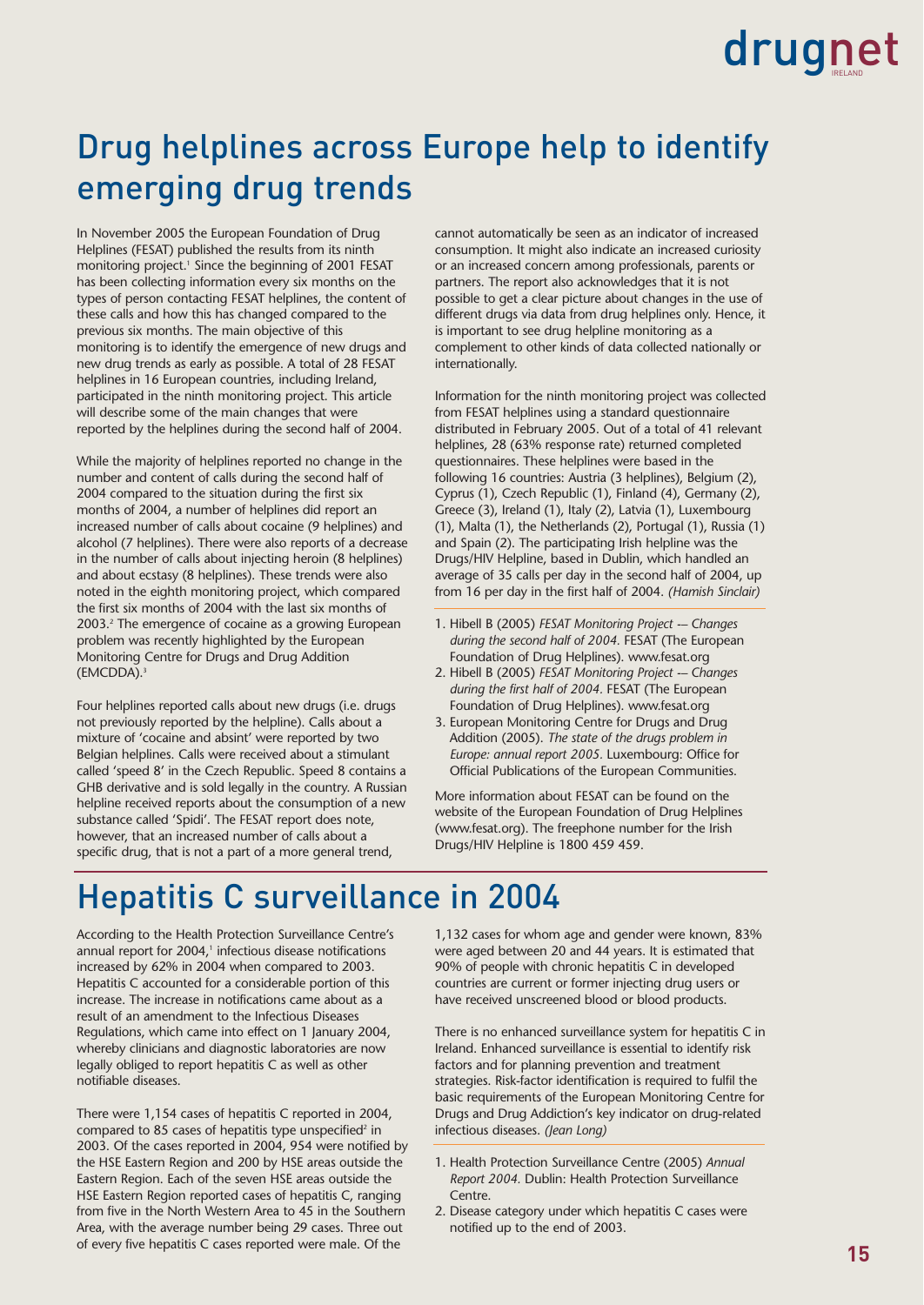Ministers agreed that these meetings are a very useful forum for sharing, in a focused and practical manner, the detailed expertise and knowledge which is held across the British–Irish Council region.

### British–Irish Council: Misuse of Drugs Sectoral Group decides 2006 programme

On 12 December 2005 the Misuse of Drugs Sectoral Group of the British–Irish Council held its fourth ministerial meeting, chaired by Minister Noel Ahern TD, Minister of State for drugs, in Dublin. Ministers from the different jurisdictions represented on the British–Irish Council agreed that members would take forward the following issues during 2006:

- Wales will lead on commissioning of drug treatment services.
- Guernsey will lead on the confiscation of criminal assets.
- Ireland will host a meeting on rehabilitation for drug misusers.
- Jersey will explore the use of Subutex as substitution treatment for opiate misusers.
- Northern Ireland will host a meeting on the challenges presented by cocaine misuse – recreational and problematic.

Meetings will be organised on each topic, at which officials and experts will have the opportunity to discuss ideas, explore different approaches to the subject under discussion, exchange views, experiences and best practice, and develop valuable networks of contacts. Ministers agreed that these meetings are a very useful forum for sharing, in a focused and practical manner, the detailed expertise and knowledge which is held across the British–Irish Council region. They also noted that, in addition to exploring specific

themes in depth, each meeting has facilitated the exchange of information on general developments on the misuse of drugs. Members have been pleased to share information with one another on legislative and other developments in their countries, on new research findings and on emerging trends in drug misuse.

The December 2005 ministerial meeting also allowed members to examine the work which the Council has taken forward since it last met in November 2004:

- In March 2005, Wales hosted a meeting in Cardiff, which focused on the issues involved in producing guidance on undertaking confidential enquiries into drug-related deaths.
- Scotland hosted a meeting in Edinburgh on the topic of children of substance misusing parents in May.
- In June, Guernsey hosted a meeting on the topic of interventions with young people, including formal and informal education projects.
- In November, the Isle of Man hosted a meeting focusing on arrest-referral schemes.

It was agreed that ministers would meet again late in 2006 to review progress. *(Brigid Pike)*

For further information on the British–Irish Council, visit www.britishirishcouncil.org

### *Hyper* – a voice for young people affected by drugs



Issue eleven of the magazine *Hyper* was recently published by Soilse, a Health Service Executive Addiction Rehabilitation and Training Centre in Dublin's north inner city. Participants in Soilse seeking to move beyond their experiences of drug misuse produce the magazine. A total of 17 participants contributed to the current issue, with personal biographical sketches from their experiences of drug misuse and recovery. Feature articles include an examination of the implications of solvent misuse, a personal account of living with HIV, and a piece about the challenges and pitfalls of the early days in recovery from drug misuse. Personal stories include an account of coming off methadone, surviving a suicide attempt, a reflection on life's journey and a thoughtful letter written by one participant to himself, to be opened in twenty years' time. A short account of living with addiction, told through the eyes of a family member, and a profile of an innovative peer-education project in Dublin's north inner city are also given coverage. Information on where to contact drug treatment centres, including needle exchanges, is provided.

*Hyper* was formally launched following an evaluation of the pilot phase in 2000. The evaluation by Donoghue (2000)<sup>1</sup> reported that service users and staff were enthusiastic about the initiative, with service users reporting that working on the production of the magazine held many benefits for them and was a key activity in their overall programme of recovery. Participants expressed a deep sense of pride in having their work published and read by other interested parties. It was felt that the magazine could serve as a vehicle of status enhancement for participants in the eyes of their families and communities. *Hyper* won the Total Publishing Award 2002 (UK) for design innovation of the year. *(Martin Keane)*

1. Donoghue B (2000) Hyper: *A report on the pilot phase of the programme.* Dublin: Soilse, Northern Area Health Board.

Copies of *Hyper* can be obtained from Soilse, at 01 8724535 or soilsehyper@eircom.net The complete series is available in hard copy in the National Documentation Centre on Drug Use.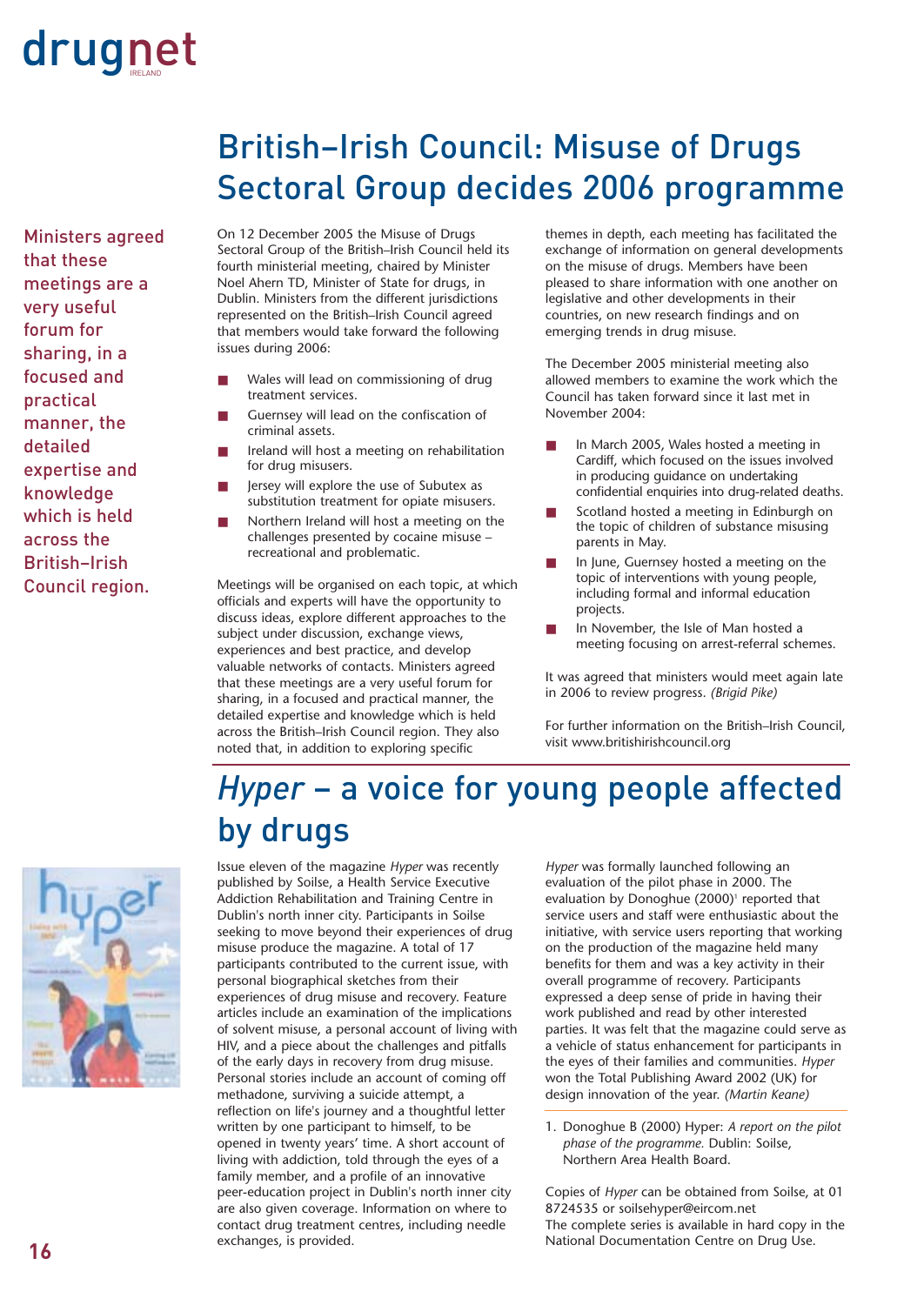### Responding to drug-related public nuisance

Drug-related public nuisance, although not a new phenomenon, is one which is attracting increased attention across the EU according to a report published by the EMCDDA as part of its annual report for 2005.<sup>1</sup> In a special focus on the topic 'Drug-related public nuisance – trends in policy and preventive measures'*,* the EMCDDA highlights the elusive nature of the topic. Drug-related public nuisance is recognised as a catch-all concept relating to a range of deviant behaviours, from crimes to breaches of social norms and values, from minor acts of deviance to activities which can cause extreme distress and misery to people.

Identifying a common definition is further complicated as perception of public nuisance is influenced by levels of societal tolerance for certain behaviours. Also, feelings of fear and insecurity are not strictly proportional to objectively established levels of criminality and nuisance. For example, although most countries report significantly higher levels of public harms associated with alcohol, concerns about alcohol are eclipsed by perceptions of a drug problem. The media is identified as having a significant influence in forming and distorting public perceptions in this respect.

The most commonly reported drug-related nuisance activities include public drug taking; public injecting; obvious drug-related intoxication; street dealing and crime committed under the influence of drugs; discarded injecting equipment; open drug scenes; vulnerability of children to addicts and drug dealers and intrusive verbal exchanges with drug users and dealers. The report also considers the genesis of drugrelated nuisance throughout the EU and the strengths and weaknesses of different methods of measuring its incidence and societal impact. The various legislative and policy responses are also considered. General public order legislation is the key approach to drugrelated public nuisance taken by many countries. The elimination of open drug scenes also receives a lot of attention.

Many of the responses to drug-related nuisance share common characteristics. Integrated, inter-agency approaches incorporate prevention, repression and assistance to drug users. Underlying such approaches is the notion that, as the problem of nuisance includes so many different types of behaviour, the range of responses must be equally broad. Equally important is the recognition of the importance of grounding solutions in the local community. Consequently, many responses are steered by, or established in collaboration with, local community groups.

An interesting finding of the report is that, although harm-reduction initiatives such as drop-in centres, needle-exchange schemes and drug consumption rooms are often perceived as contributing to the causes of public nuisance and are opposed on those grounds, in some countries they have been introduced to counter such issues – and with some success. Despite

initial resistance to such harm-reduction initiatives in many countries, the report states that such resistance 'is often followed by a normalisation in the relationships between the community and the professionals involved. The reason for this change in attitude may be linked to the fact that such interventions contribute to the reduction of public nuisance in the area in which they are located' (p. 19).

The indicators used to measure the level of success of interventions include opinion polls, victim surveys and ethnographic studies, although it is reported that 'comprehensive and overarching evaluations of an entire public nuisance policy or strategy, even in countries which have such a strategy, are quite rare' (p. 21).

Although drug-related nuisance is not a new phenomenon, what may be new is the growing concern about it nationally and internationally. The question is raised as to whether this reflects a change in the incidence of the phenomenon, or a lessening of tolerance. With regard to the latter, the report raises a note of caution and suggests that concerns as to community security rights must be balanced against individual rights.

The diversity of approaches taken in response to drugrelated public nuisance may, it is suggested, reflect the shapelessness of its definition. It is concluded therefore that further conceptual work is required, particularly with regard to establishing a common definition of the phenomenon. In conclusion, the report identifies a general shift in emphasis of EU national drug control policies away from simply reducing use of drugs to targeting drug-related behaviours that impact negatively on the community. Similarly, it also identifies a growing interest in links between drugs and driving and the use of drugs in the workplace. The report identifies a trend throughout the EU which deemphasises criminal punishment of the individual user, specially for simple possession of drugs for personal use: 'It appears as if criminal sanctions have been reduced (particularly imprisonment) for the individual user in a private setting but increased for behaviours and situations that are public or that may affect community or society as a whole'. *(Johnny Connolly)*

1. European Monitoring Centre for Drugs and Drug Addiction (2005) *Annual report 2005: selected issues.* Luxembourg: Office for Official Publications of the European Communities.

A copy of the EMCDDA annual report for 2005 can be obtained from the National Documentation Centre on Drug Use. An electronic copy of the Irish submission, *2005 National Report (2004 data) to the EMCDDA by the Reitox National Focal Point, Ireland: new developments, trends and in-depth information on selected issues,* is available on the Drugs in Ireland section of the NDC website.

Although most countries report significantly higher levels of public harms associated with alcohol, concerns about alcohol are eclipsed by perceptions of a drug problem.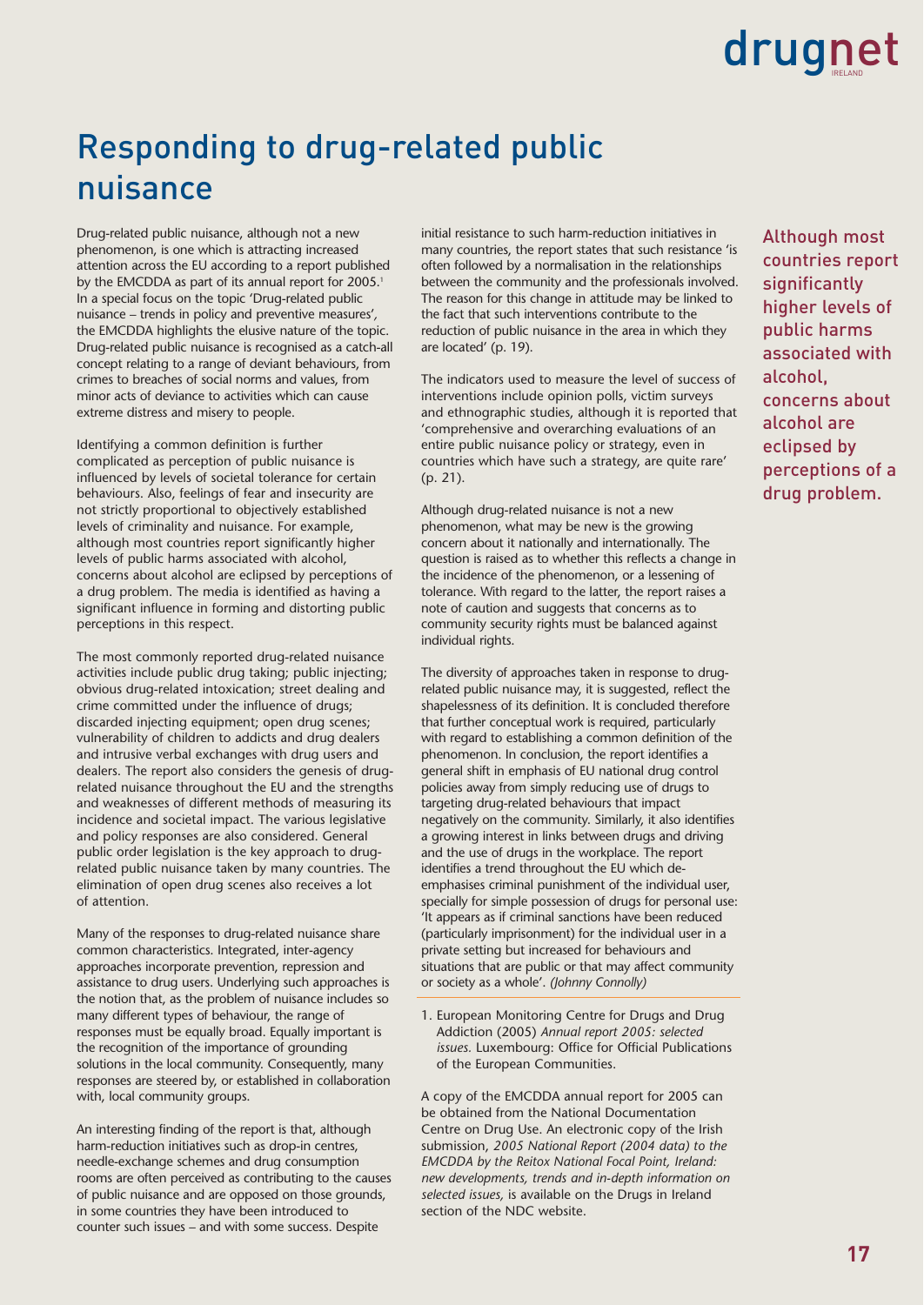In Ireland, numerous policy documents have advocated the need to develop alternatives to imprisonment and to use prison as a last resort.

Knowledge about legal possibilities and their implementation and about the drug-related treatment options available is required of police, prosecution and judges.

### Treatment-based alternatives to imprisonment

### **Targeting offending problem drug users in the EU**

The EMCDDA annual report 2005 includes a special issue on the use throughout the EU of alternatives sanctions to prison involving a drug treatment component, as a response to drug-related crime.<sup>1</sup> The EMCDDA identifies a broad consensus among member states that prison is a detrimental environment for people whose offending is related to a drug addiction. Prisons are overcrowded in many countries and drugs are often widely available within prison, rendering recovery from addiction extremely difficult. Treatment in the community often offers a greater potential to improve people's health and well-being. Also, the high cost of imprisonment relative to communitybased sanctions and the potential of drug treatment in the community to have a greater impact on offending behaviour are key reasons for the development of alternative sanctions.

The *EU Drugs Action Plan 2005–2008* asks member states to 'make effective use and develop further alternatives to prison for drug abusers'.<sup>2</sup> In Ireland, numerous policy documents have advocated the need to develop alternatives to imprisonment and to use prison as a last resort.<sup>3</sup> The Children Act 2001 sets out a number of general principles biased towards rehabilitation and the discouragement of custody for child offenders. In a recent survey of public perceptions of crime in Ireland, nearly three-quarters (73%) of respondents believed that non-custodial sanctions, such as fines and community service, would be more fitting than custodial sanctions for certain crimes.4

In most countries, problem drug users usually undergo treatment in residential drug-free treatment centres as an alternative to prison. A number of out-patient treatment programmes combined with a regulatory system such as drugtesting or electronic surveillance are also identified.

A question which arises in the context of so-called alternatives relates to the concept of net-widening, whereby the 'number of people falling under the supervision of the criminal justice system has increased, often without reducing the number of drug users in prison' (p. 29). The EMCDDA also points out that 'it is not always clear from the data whether the alternatives are applied to problem drug users, or to recreational users "encouraged" to take counselling' (p. 29). According to a report on the Irish Probation and Welfare Service prepared by the Comptroller and Auditor General, the estimated total number of persons under supervision increased by half between 1995 and 2002, and there was a similar increase in the prison population.<sup>5</sup> It appears therefore that, despite the broad political and public consensus supporting it, there has been little if any increase in the use of alternatives to prison relative to custodial sanctions between 1995 and 2002.

The EMCDDA reports that no comprehensive major national or European studies are available to evaluate treatment as an alternative to imprisonment. Research, it is concluded, is still too scarce and too disparate to establish what works, how, when and for whom. However, a number of lessons arising from experience to date are identified in the report. These can serve as useful guidelines upon which future initiatives can build. These include the following:

- Legislation must be implemented in a manner that benefits both the drug user and society.
- Knowledge about legal possibilities and their implementation and about the drug-related treatment options available is required of police, prosecution and judges.
- Trust, co-operation and co-ordination between criminal justice, health and social service systems are essential if alternatives are to be effective. Much is needed in terms of attitudes, knowledge and practical management to facilitate resource-saving cooperation and co-ordination.
- The route into treatment is an important indicator in predicting success. Studies have found that rates of relapse into criminality vary significantly between drug users who start treatment before having contact with prison and those who enrol in treatment after some time in prison, with evidence that retention rates are higher for those who move straight to treatment following sentencing. Treatment seems to work best if the addict is motivated and is actively and intensively approached and advised to undergo treatment. There must be good nonbureaucratic management and a reduction of waiting times.
- Treatment services often lack sufficient resources, particularly for young people. The possibilities identified for drug treatment have increased the workload of the treatment services and this has led to delays in accessing services in some countries, and in others a 'partial breakdown in the capacity of such services' (p. 29).
- Treatment potential is improved if care facilities follow clinical standards and have enough and qualified staff. Treatment staff must counter prejudice against clients referred from the criminal justice system. Staff must have sufficient training to work with such clients and keep them motivated. Treatment should be adapted to clients' needs. There must be effective monitoring and aftercare.
- There must be a feeling of a real threat of punishment. There needs to be good cooperation with local authorities to encourage reintegration in the community.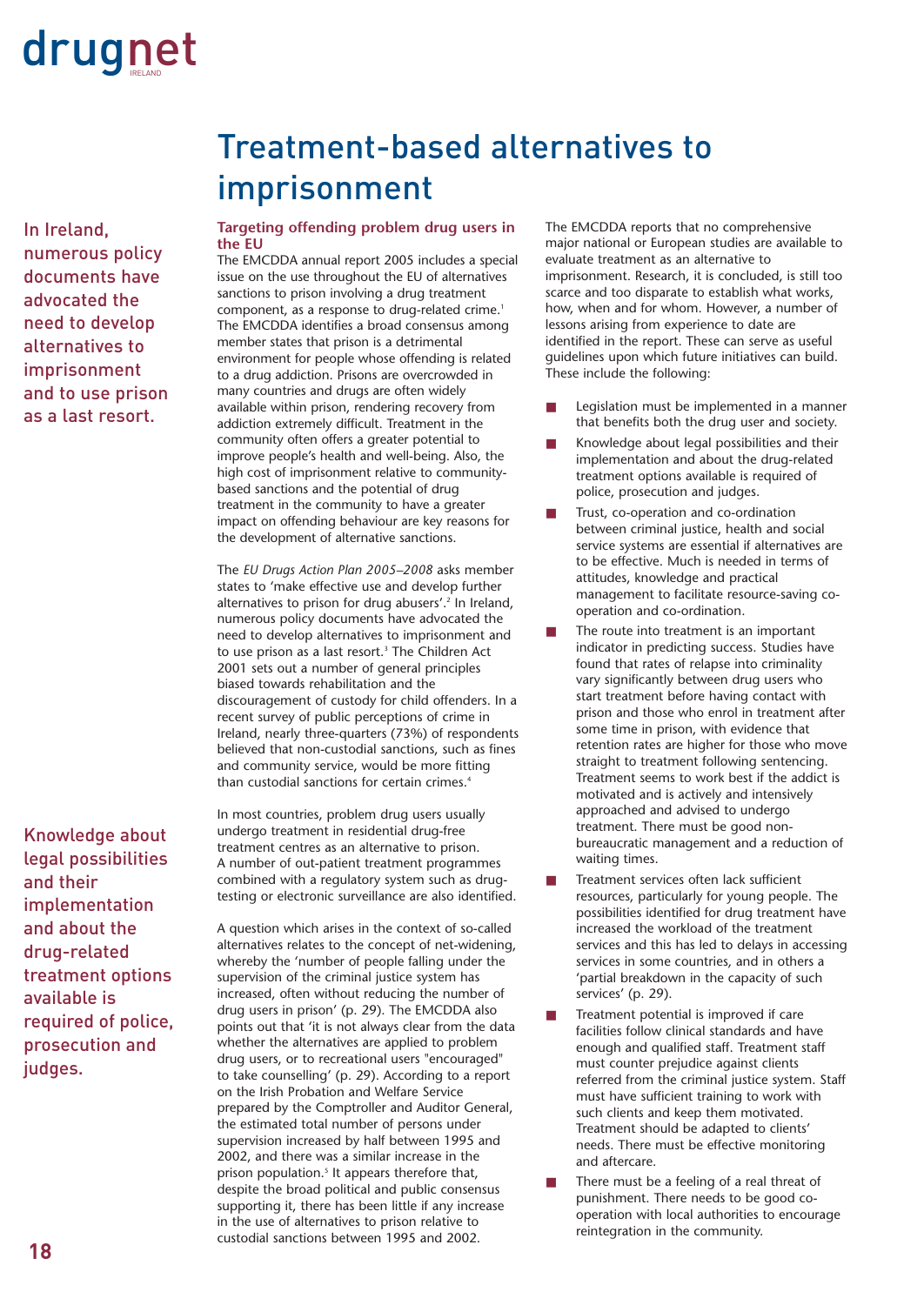### Treatment-based alternatives to imprisonment *(continued)*

The main findings of the evaluation of the Irish drug court indicated that, although a number of participants continued to offend while in the programme, the rate at which participants were arrested, charged and had their bail revoked declined the longer they were in the programme.<sup>6</sup> Similarly, a key finding of this report and of a great deal of the literature in this area is that retention in treatment is a crucial indicator of success. *(Johnny Connolly)*

1. European Monitoring Centre for Drugs and Drug Addiction (2005) *Annual report 2005: selected issues.* Luxembourg: Office for Official Publications of the European Communities.

- 2. European Commission (2005) EU Drugs Action Plan 2005–2008. *Official Journal,* C 168, 08/07/2005 p. 0001–0018.
- 3. Drug Misuse Research Division (2004) *2004 National Report to the EMCDDA by the Reitox National Focal Point: Ireland; new developments, trends and in-depth information on selected issues.* Dublin: Health Research Board.
- 4. McDade P (1999) *Public perception of crime in Ireland.* Templemore, Co Tipperary: Garda Research Unit.
- 5. Comptroller and Auditor General (2004) *Report on value for money examination of the Probation and Welfare Service.* Dublin: Department of Justice, Equality and Law Reform.
- 6. Farrell M (2002) *Final evaluation of the pilot drug court.* Dublin: Courts Service.

### Buprenorphine – increasing choice for patients and doctors

The first training seminar in Ireland in the use of buprenorphine by general practitioners for opiatedependent patients was held at the Irish College of General Practitioners on 23 November 2005.

Participants included the general practitioner coordinators and liaison pharmacists from the Health Service Executive drug services, as well as a small number of general practitioners and pharmacists who are preparing to use buprenorphine for selected patients in the primary care setting. Two experts from the Royal College of General Practitioners (RCGP) in London facilitated the seminar.

According to the Irish College of General Practitioners, after the introduction of buprenorphine on a pilot basis in the primary care setting, best practice guidelines will be developed for the Irish context and, following that, further training will be provided to Level 2 general practitioners. Plans are now being progressed for the development of a pilot programme with a small group of interested general practitioners and pharmacists. During this pilot programme, the RCGP publication, *Guidance for the use of buprenorphine for the treatment of opioid dependence in primary care,*<sup>1</sup> will be used until experience is gained in the context of primary care in Ireland.

The National Medicines Information Centre conducted a review of the use of buprenorphine as an intervention in the treatment of opiate dependence syndrome.2 This examined the effectiveness of buprenorphine as a treatment option, its safety in use, as well as the practical and pharmaco-economic considerations associated with its use. Where appropriate, the authors compared the treatment outcomes, safety issues

and costs to those of methadone – the mainstay of treatment for opiate dependence in Ireland. The methods employed in this analysis were: literature reviews, systematic reviews, case histories and an economic evaluation.

The key findings of the review were:

- In terms of its use in **managed withdrawal**, the studies were too heterogeneous to enable formal meta-analysis, but a systematic review suggested that buprenorphine had potential in this area.
- The results of a formal meta-analysis on its use in treatment as an **opiate substitute** using six-randomised controlled trials, with methadone as comparator, showed that highdose buprenorphine was similar to high-dose methadone in terms of treatment retention, with a small increase in positive urinalysis relative to methadone. Although the latter was statistically significant, it was not felt to be clinically relevant. It was not possible, from the data, to determine the optimal dosing regimen, although it was noted that less than daily dosing was feasible in clinical practice.
- From the data available, it was not possible to determine whether buprenorphine was more **suitable** for specific sub-groups. There is some evidence to suggest that those with higher psychosocial and global functioning are more likely to respond to buprenorphine, but more studies are required to substantiate this.
- Data available to date on its use in **pregnant women** showed that buprenorphine was efficacious and safe for both the woman and the foetus, but definitive recommendations

Plans are now being progressed for the development of a pilot programme with a small group of interested general practitioners and pharmacists.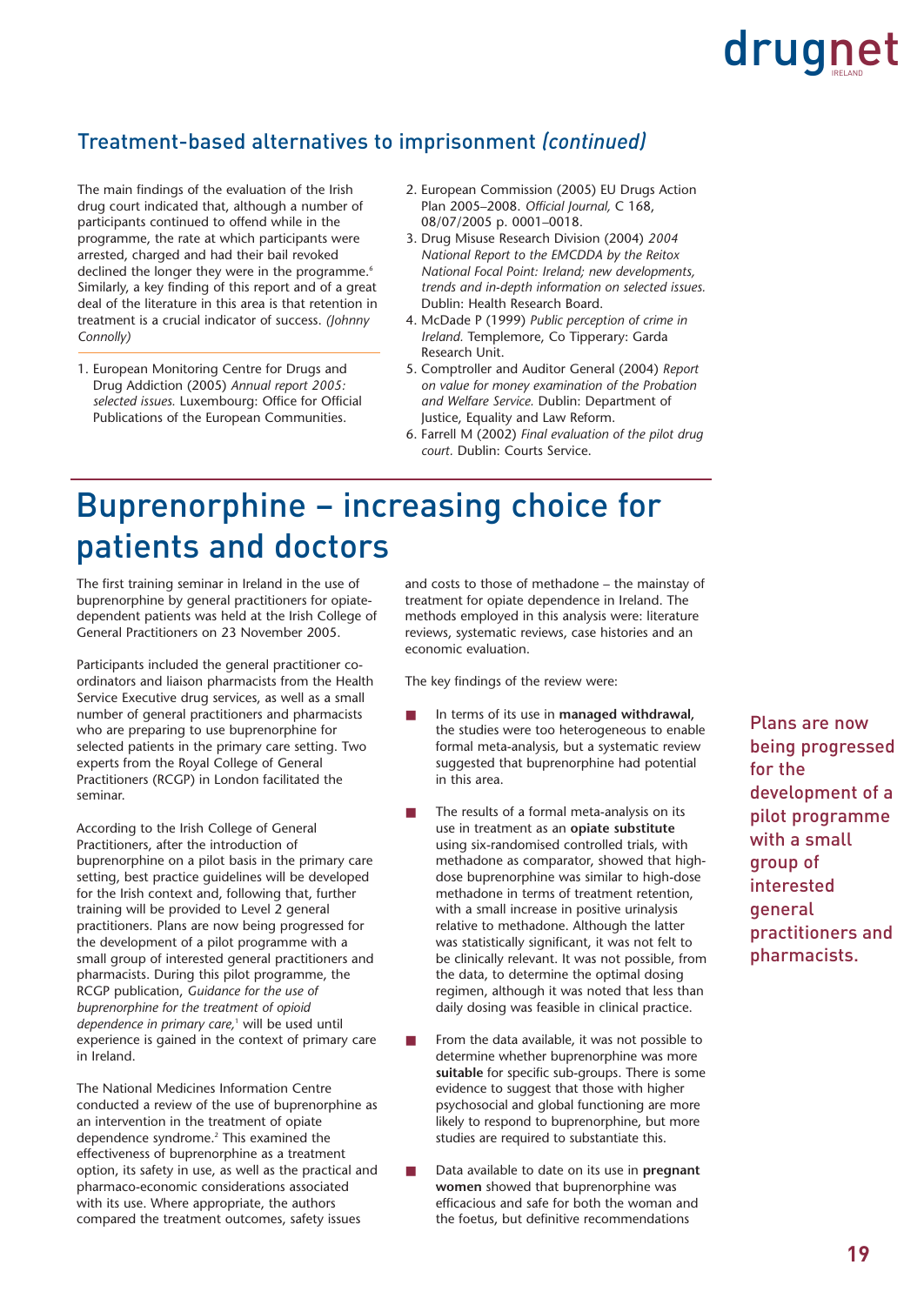

In Ireland, buprenorphine (mainly Temgesic) misuse among the treated population is rare.

on dosing regimens could not be deduced from the results of studies undertaken.

*(continued)*

Buprenorphine – increasing choice for patients and doctors

- The safety data available to date suggest that buprenorphine has a known and predictable toxicity profile, related to its opioid agonist pharmacology and its interactions with other medicines. Although causality has not been proven, there is a warning regarding possible hepatotoxicity associated with its use and it is recommended that liver function tests are regularly performed for patients receiving buprenorphine. The biggest problem to date appears to be the risk of interaction with alcohol or benzodiazepines.
- The results from the pharmaco-economic evaluation show that use of buprenorphine appears to be less **cost-effective** than the current methadone system. It may prove to be a cost-effective treatment option in selected Irish settings (such as general practice), but further studies are needed to identify these settings.
- Buprenorphine has a known **potential for abuse,** because of its opioid effects. Studies from France suggest that abuse may occur in up to 30% of treatment subjects. Research findings indicate that abuse is more likely in those subjects not closely supervised by either a physician or a dispensing pharmacist.

In Ireland, buprenorphine (mainly Temgesic) misuse among the treated population is rare. Of the 44,767 cases reported to the National Drug Treatment Reporting System (NDTRS) between 1998 and 2003, 56 (0.1%) reported that buprenorphine was a problem drug. Between 1998 and 2003, the number of cases reporting buprenorphine as a problem drug decreased considerably, from 18 in 1998 to 5 in 2003 (Table 1).

There are no data available on buprenorphinerelated **deaths** in Ireland.

In August 2002, the Irish Medicines Board authorised the use of Subutex (a buprenorphine preparation specifically for treatment of opiate dependence) in Ireland.<sup>2</sup> The licence for the use of Subutex in opiate dependency was amended in November 2005, and states

Treatment with SUBUTEX sublingual tablets must be by physicians who have specialist training in its use and all treated patients must be on a central register according to Drug Misuse Programme guidelines. These physicians can be consultants, and/or Level I or Level II GPs who have received special training. All patients will be reviewed and reassessed regularly.<sup>3</sup>

In order for this programme be operationalised, a system similar to that existing for methadone, including a protocol and a central register, needs to be established. This is an opportunity to provide choice of treatment to problem opiate users as well as to identify which substitute is most suitable for different sub-groups of patients. *(Jean Long)*

- 1. Ford C, Morton S, Lintzeris N, Bury J and Gerada C (2004) *Guidance for the use of buprenorphine for the treatment of opioid dependence in primary care.* 2nd edition. London: Royal College of General Practitioners.
- 2. National Medicines Information Centre (2002) *Report to the National Advisory Committee on Drugs on use of buprenorphine as an intervention in the treatment of opiate dependence syndrome.* Dublin: Stationery Office.
- 3. Quoted from manufacturer's Summary of Product Characteristics, November 2005, as listed by the Irish Pharmaceutical Healthcare Association on IPHA Medicines Compendium Online (www.medicines.ie).

### **Table 1 Number (%) of treated cases reporting problem buprenorphine use and reported to the NDTRS, 1998–2002**

| <b>Treatment status</b>                      | 1998    | 1999    | 2000    | 2001<br>Number $(\% )$ | 2002   | 2003   |
|----------------------------------------------|---------|---------|---------|------------------------|--------|--------|
| All cases                                    | 6048    | 6206    | 6933    | 7900                   | 8596   | 9084   |
| Cases reporting problem<br>buprenorphine use | 18(0.3) | 18(0.3) | 10(0.1) | 3(0.0)                 | 2(0.0) | 5(0.1) |

Source: Unpublished data from the NDTRS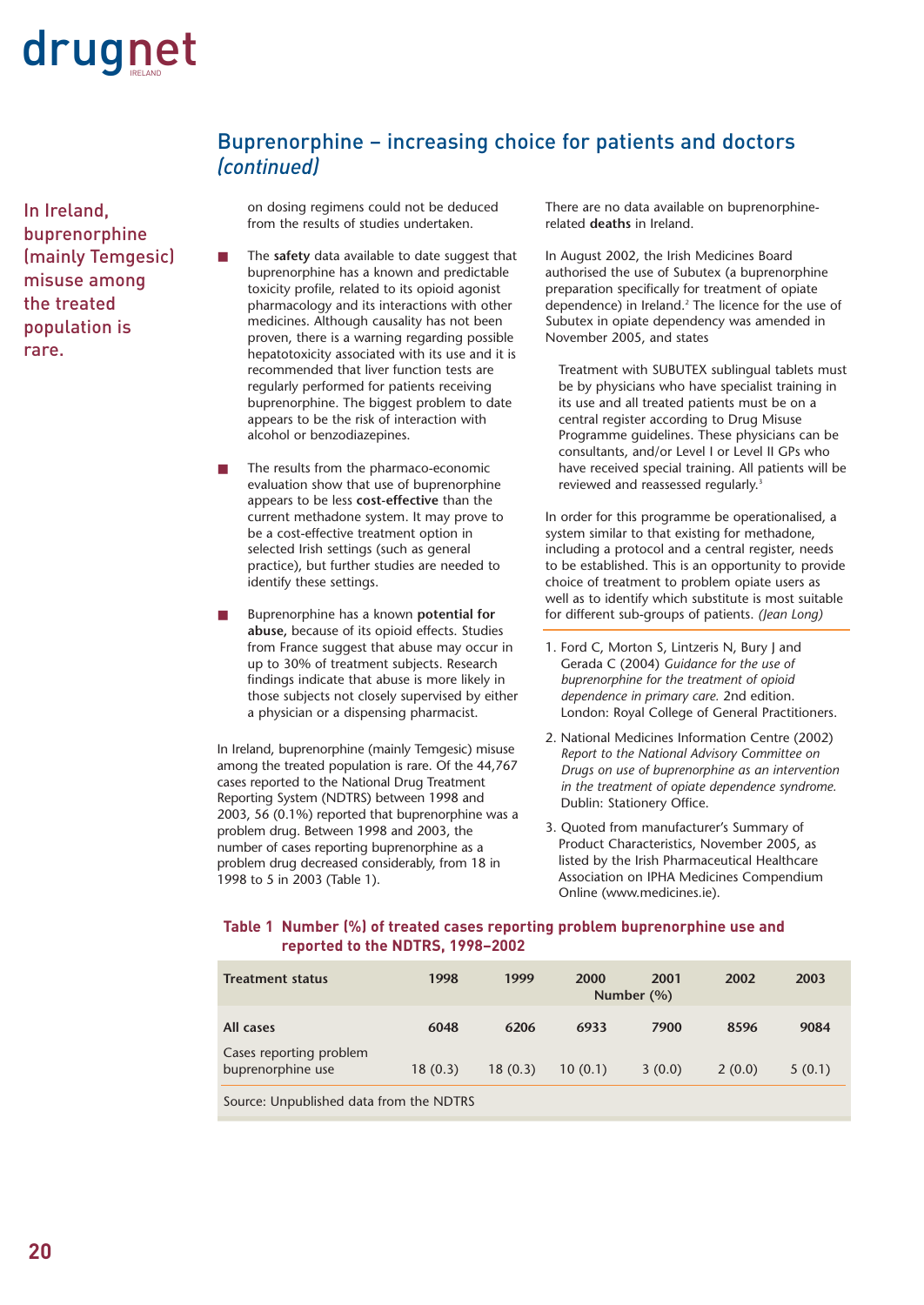### The EDDRA column

Welcome to the fourteenth EDDRA (Exchange on Drug Demand Reduction Action) column. The aim of this column is to inform people about the EDDRA online database, which exists to provide information on good practice interventions to policy makers and those working in the drugs area across Europe, and to promote the role of evaluation in reducing demand for drugs. The database is co-ordinated by the European

Monitoring Centre for Drugs and Drug Addiction (EMCDDA).

During 2005 a total of 10 additional interventions from Ireland were added to the EDDRA database (Table 1). These interventions were selected on the basis that they were well designed and contained an evaluation component and quality-control criteria laid down by the EMCDDA.

| <b>Area of intervention</b>                        | <b>Project</b>                                                                                                             | <b>Primary aim</b>                                                                                                                                            |
|----------------------------------------------------|----------------------------------------------------------------------------------------------------------------------------|---------------------------------------------------------------------------------------------------------------------------------------------------------------|
| Vocational<br>reintegration                        | FÁS Community Employment<br>Scheme for drug users                                                                          | Assist participants to progress to labour<br>market activity                                                                                                  |
| Social reintegration                               | Blanchardstown EQUAL<br>Inter-agency Initiative                                                                            | Enhance opportunities for current and former<br>drug users from Blanchardstown to progress<br>towards labour market opportunities                             |
| Universal school-<br>based prevention              | Smoke-Free Leitrim: A smoking-<br>prevention and education<br>programme                                                    | Reduce cigarette smoking among young<br>people in County Leitrim                                                                                              |
| Universal school-<br>based prevention              | North Eastern Health Board (now<br>HSE North Eastern Region) cigarette North Eastern Region<br>smoking cessation programme | Create a smoke-free environment in the HSE                                                                                                                    |
| Universal family-<br>based prevention              | <b>CAD Parenting for Prevention</b>                                                                                        | Promote the role of parents and carers in<br>educing demand for drugs                                                                                         |
| Selective community-<br>based prevention           | Young People's Facilities and<br>Services Fund (YPFSF)                                                                     | Attract at-risk young people in disadvantaged<br>areas into sporting and diversionary activities                                                              |
| Prevention/<br>Information                         | <b>ICON Drug Support Service</b>                                                                                           | Provide support, emergency care and<br>practical help to local drug users and their<br>families                                                               |
| Prevention/<br>Information                         | Certificate in Addiction Studies                                                                                           | Provide quality drug education, training and<br>support that will enhance the competencies<br>and capacities of staff in a variety of settings<br>and sectors |
| Community-based<br>treatment and<br>harm reduction | Mountview/Blakestown<br><b>Community Drug Team</b>                                                                         | Provide a quality professional service to<br>support drug users, their families and the<br>community in moving towards a drug-free<br>experience              |
| Criminal justice                                   | The BOND Project<br>(Blanchardstown Offenders)<br>for New Directions)                                                      | Support the reintegration of young people<br>leaving prison or place of detention by<br>directing them into appropriate supports in<br>the community          |

### **Table 1 Ten interventions added to the EDDRA database in 2005**

Ireland is consistently one of the largest contributors to the EDDRA database, with 56 interventions included up to February 2006 (Table 2). The database contains an overall total of 576 interventions. *(Martin Keane)*

### **Table 2 The five highest-contributing EU countries to EDDRA database, February 2006**

| Country        | Number of entries |
|----------------|-------------------|
| Austria        | 65                |
| Spain          | 63                |
| Germany        | 60                |
| <b>Ireland</b> | 56                |
| Greece         | 49                |

**If you have an exciting and innovative intervention and would like to share your information with professionals throughout the EU, why don't you consider submitting your work for inclusion on the EDDRA database? Contact EDDRA Manager, Martin Keane, at the Drug Misuse Research Division, Health Research Board, Knockmaun House, 42–47 Lower Mount Street. Dublin 2. Tel: 01 676 1176 ext 169, or Email: mkeane@hrb.ie**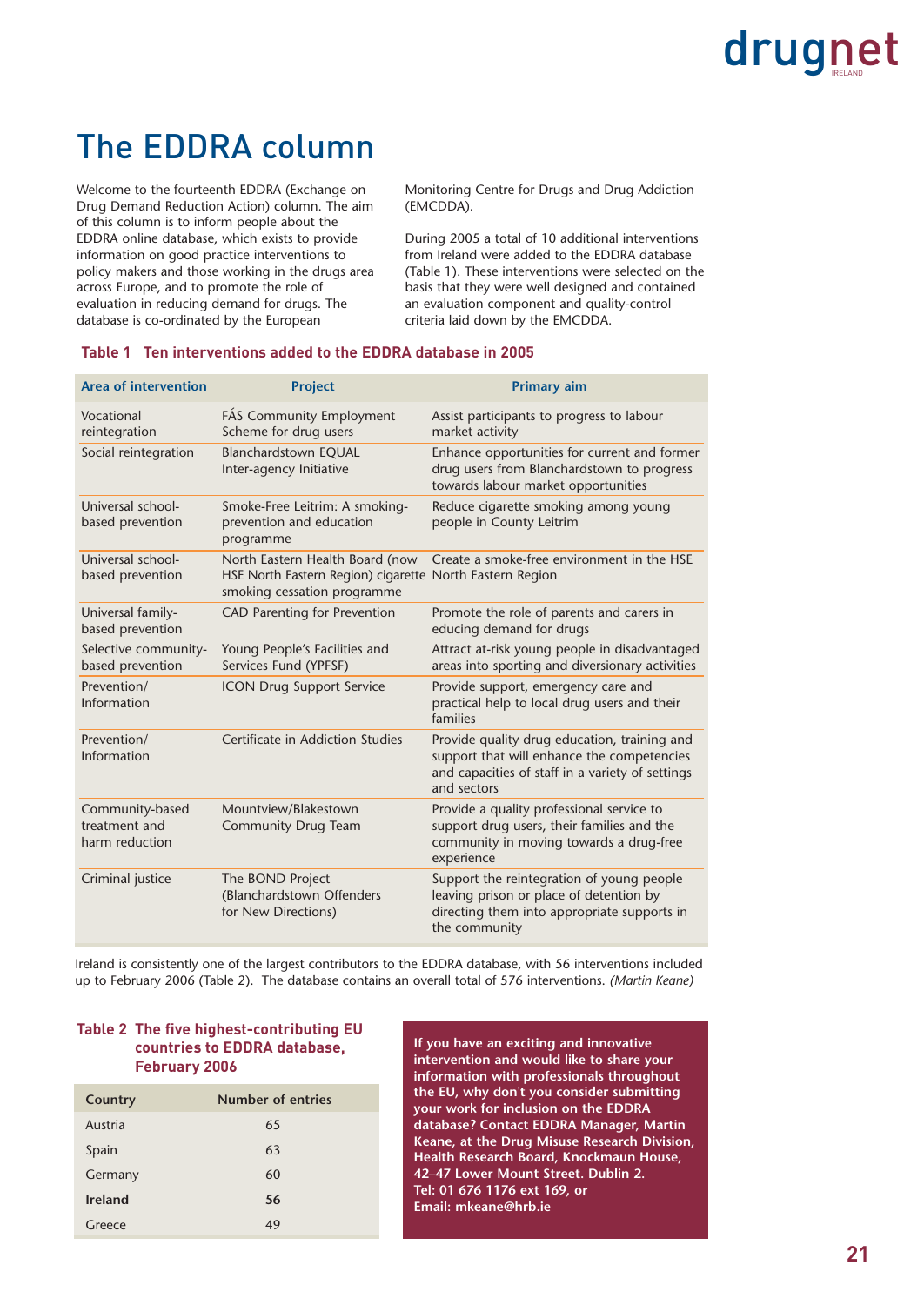### The National Documentation Centre on Drug Use



The move to Knockmaun House comes just over three years after the NDC first opened in Holles Street. The extra space in our new premises will allow the NDC to expand its library collection, accommodate a greater number of visitors and increase the range of services it provides.

### **Background**

The need to establish a collection of research documentation dealing with the issue of drugs in Ireland was acknowledged in the report of the Interim Advisory Committee on Drugs (2000). The report recommended the establishment of an information resource on drug use which would ensure that Irish research and policy-related publications would be accessible and easily retrieved by policy makers, service providers, community groups and the interested public. Demonstrating vision and an awareness of the possibilities created by digital technology, the Committee further recommended that an electronic library of Irish research in the drugs area be created and that this should be made available online.

The report emphasised the need to build on existing resources. Consequently, the Drug Misuse Research Division (DMRD) of the Health Research Board (HRB) was identified as the most appropriate agent to develop this information resource. In December 2002 the HRB launched the NDC website and opened a special library devoted to literature on drugs in its offices in Holles Street in Dublin and the electronic library of Irish drugs research became publicly available.

#### **Technical development**

In order to create an electronic library of drugs research, the NDC developed a new content-management system in collaboration with a software development company, iMaxan. This system is entirely web-based and staff can create and publish records from any computer with an Internet connection. A copy of the *Alcohol and Other Drugs Thesaurus* (NIAAA, 2000) was created and integrated into the cataloguing system, providing the database with an excellent indexing tool. The integrated nature and flexibility of the new system was an important factor in negotiating permission for access to restricted documents, such as journal articles and book chapters.

### **Current information resources**

Anybody with an interest in drug use in Ireland can, by searching the electronic library, quickly establish what research has been carried out and what policy documents have been published, and can then have almost immediate access to documents of particular interest. Researchers can use the same source for all studies of the drug situation in Ireland, whether from a sociological, psychological, legal or medical perspective. Other online resources include a special news page and a directory of current research.

The new NDC library in Knockmaun House holds a special collection of drug-related literature, providing an invaluable guide to the most recent research and thinking on all aspects of substance use and addiction, including treatment, education, prevention and legal matters. This library is open to the public and anybody can drop in and avail of its services. The library collection includes: over 3,000 books, reports and conference papers; 16 specialist drug-related periodicals; and a range other peer-reviewed health, epidemiological and medical journals. Visitors can also make use of a number of online bibliographic databases covering the fields of heath, psychology and the social sciences.

#### **Use of NDC resources**

The resources described above became publicly available at the end of 2002. Since the NDC website was launched and the library opened, both the level of use of services and the number of people using NDC resources have steadily increased. The NDC takes considerable care to record all use of its resources. During 2005 the website had 16,480 unique visitors and the library dealt with over 1,500 queries.



**Increase in use of NDC resources 2003-2005**

### **Future developments**

The NDC is currently working on a number of projects which, when completed, will expand the range of services provided and add value to its own collections. New developments include a series of fact sheets on a number of drug-related topics as they relate to the situation in Ireland, a directory of education and training courses and an e-learning module which allows users make more effective use of the electronic library and other online resources. *(Brian Galvin)*

NDC opening hours: 9.30 – 4.45 pm, Monday to Friday; late opening on Thursday by appointment. To contact NDC: Tel (01) 676 1176; Email ndc@hrb.ie

**The National Documentation Centre on Drug Use is funded by the Department of Community, Rural and Gaeltacht Affairs under the National Development Plan 2000–2006.**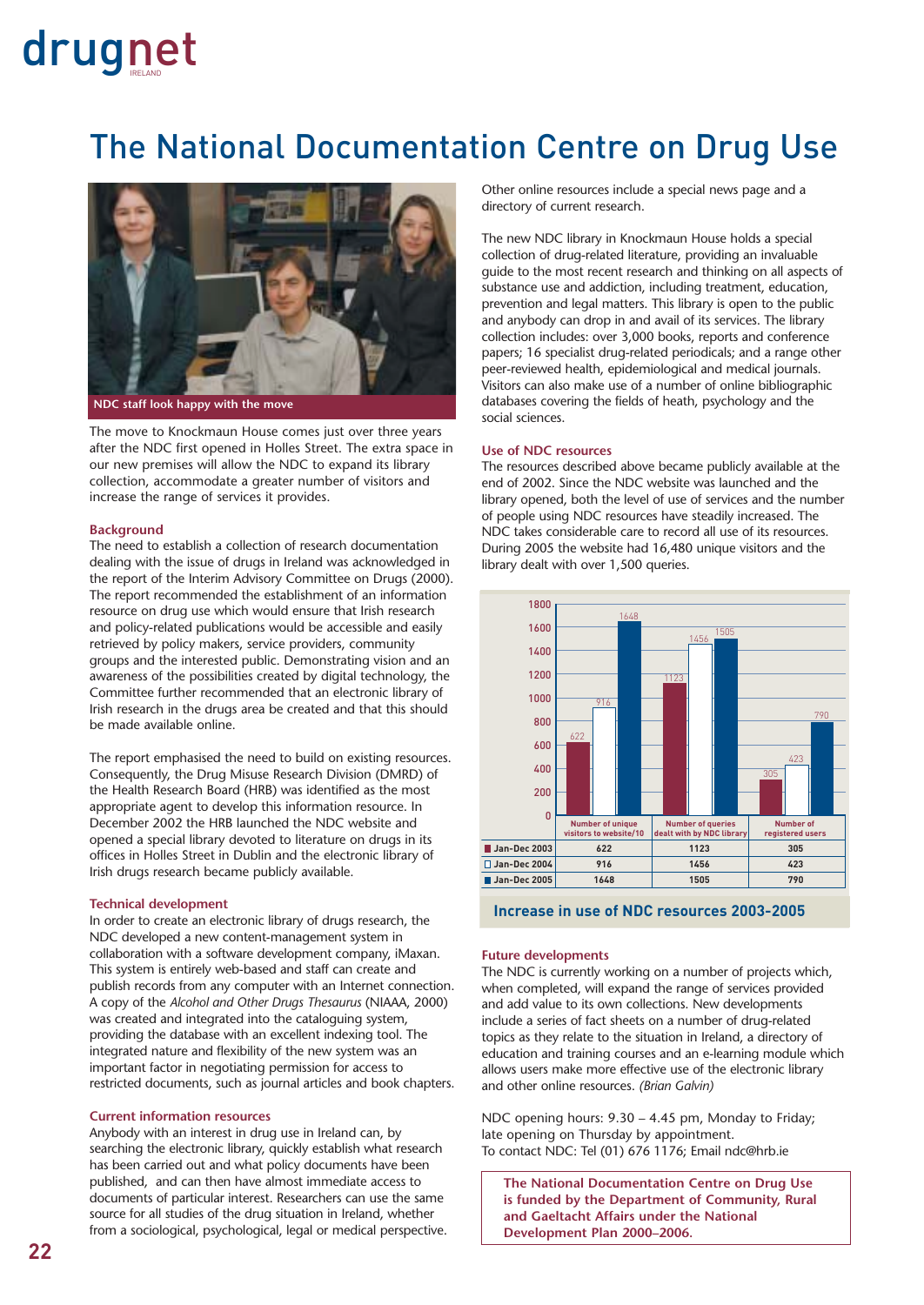### In brief

On 18 November 2005 the **Irish Society for the Prevention of Cruelty to Children (ISPCC)** launched its three years of statistics for the Schoolmate Drug and Alcohol pilot prevention scheme. This pilot scheme, launched in 2003, provides a direct-access support service to vulnerable young people who are at risk of early school-leaving due to drug and substance abuse. www.ispcc.ie

On 16 December 2005 *The SPHE story: an example of incremental change in the school setting* was launched by the Minister for Education and Science, Mary Hanafin TD. This Report was prepared by the Social, Personal and Health Education (SPHE) Support Service based in Marino Institute of Education in Dublin. It deals with the implementation of the SPHE curriculum, which includes a module on substance abuse, at junior cycle post-primary level, drawing on material from three evaluations commissioned by the Support Service and tracing progress between 2000 and 2003. The report notes that the main challenges to successful implementation of SPHE at school level are the continuing professional development needs of teachers, and the need to establish time for SPHE in a crowded curriculum and to co-ordinate the programme in schools. Minister Hanafin called for a 'supportive school environment', underpinned by school policies on substance use, bullying and the school's code of behaviour. www.education.ie

In December 2005 the report *Moving beyond educational disadvantage* was published. Prepared by the Educational Disadvantage Committee (set up by the Minister for Education in April 2002 under section 32 of the Education Act 1998, 'to advise the Minister on policies and strategies to be adopted to identify and correct educational Disadvantage'), the report sets out guidelines for effective services to address educational disadvantage, envisages the way forward in developing an integrated approach to educational inclusion and equality and concludes with a strategy for an inclusive, diverse and dynamic learning society without barriers. It suggests that educational equality will only be achieved within the broader context of achieving social inclusion, and argues that poverty and other issues that contribute to educational disadvantage, such as drug and alcohol abuse, must be tackled in parallel and in an integrated way. www.education.ie

Between 9 November and 1 December 2005 the **National Action Plan against Poverty and Social Exclusion 2006–2008** was the subject of a series of seven regional seminars hosted by the Office for Social Inclusion (OSI). This Plan is due for completion in September 2006. Suggestions in relation to the problems associated with drug and alcohol misuse included identifying drug users as a vulnerable group within the Plan; providing additional services for homeless people, including more wet hostels for people misusing drugs or alcohol; improving drug and alcohol rehabilitation services; developing an active, outreach health promotion strategy, together with more community-based counselling and therapeutic services to address the problems of suicide and substance misuse in rural and urban areas. With regard to anti-social behaviour, much of which was seen as arising from substance or alcohol abuse, suggestions

included developing both security-led and social responses, and committing to implementation of the National Drugs Strategy, which should focus on responding to emerging needs in rural and urban areas. www.socialinclusion.ie

On 20 January 2006 the **Drug Treatment Centre Board** became the first clinical laboratory in Ireland (funded by the Health Service Executive) to be accredited to the IS0 17025 standard. It is a formal recognition that the laboratory has competent staff, appropriate testing equipment and suitable laboratories and that it carries out its work according to international standards. www.addictionireland.ie

On 24 January 2006 *A vision for change: the report of the Expert Group on Mental Health Policy* was launched by Mary Harney, Tánaiste and Minister for Health and Children. The report describes a framework for building and fostering positive mental health across the entire community and for providing accessible, communitybased, specialist services for people with mental illness. In relation to mental health services for persons with comorbid mental illness and substance abuse problems, the report recommends:

- The proposed general adult Community Mental Health Teams (CMHTs) should cater for adults who have co-morbid substance abuse and mental health problems, particularly when the primary problem is a mental health problem.
- A national policy co-ordinator should be appointed to deliver national objectives and standards pertaining to primary care and community interventions for drug and alcohol abuse and their linkage to mental health services.
- Specialist adult CMHTs should be developed in each catchment area of 300,000 people to manage complex, severe substance abuse and mental disorder.
- Two additional adolescent multidisciplinary CMHTs should be established (in addition to the two in Dublin) to provide expertise to care for adolescents with co-morbid addiction and mental health problems. www.dohc.ie

On 26 and 27 January 2006 **Drugs and Civil Society in Europe** was the theme of a meeting in Brussels attended by more than 100 representatives of Europe's civil society. The meeting was organised by the Directorate-General for Freedom, Security and Justice of the European Commission in pursuit of the objective in the EU Drugs Action Plan (2005–2008) 'to strengthen the involvement of civil society in EU drugs policy planning and implementation'. The main outcome of the meeting was the recognition by all sides that a permanent and properly resourced forum is needed to enable the EU institutions and civil society to communicate in such a way that grassroots experience can feed into EU policy-making on drugs. The Commission will take this matter up in its Green Paper on Drugs and Civil Society, expected to be published later in 2006. www.europa.eu.int *(Compiled by Brigid Pike)*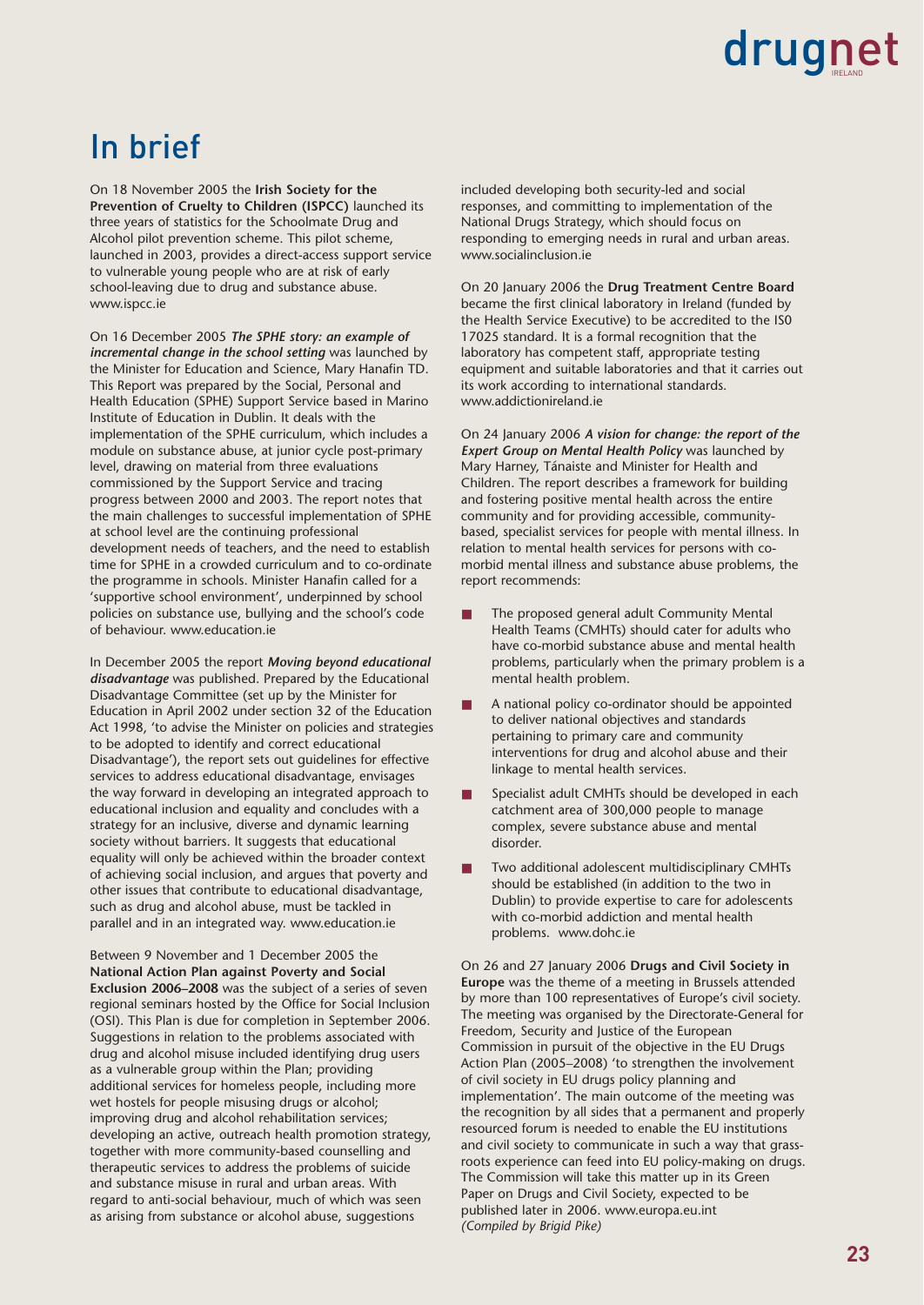### From *Drugnet Europe*

**New French study on drugs and driving** *Cited from Cécile Martel* Drugnet Europe *No. 53, January–March 2006*

In November 2005, a French study on the issue of drugs and driving was published in the *British Medical Journal.* The purpose of the study was to evaluate the relative risk of being responsible for a fatal car crash while driving under the influence of cannabis. …The study concludes that the risk of being responsible for a fatal car accident increases threefold when driving under the influence of cannabis. However, it reveals that the proportion of fatal car crashes attributable to cannabis use is significantly lower (2.5%) than that associated with alcohol (28.6%).

Driving under the influence of psychoactive substances is a hot topic in many EU Member States. The European Union drugs action plan (2005–2008) also stresses the crucial importance of undertaking work related to driving under the influence of alcohol, drugs and medicines. In November 2003, the Council of the European Union adopted a Resolution on combating the impact of psychoactive substance use on road accidents. Meanwhile the EMCDDA is collaborating with the Pompidou Group of the Council of Europe and will update its legal report on this issue in the coming months. Finally, the EMCDDA will also publish a selected issue on drugs and driving in its annual report 2007.

**International meeting on drugs and driving** *Cited from Linda Montanari and Alain Verstraete* Drugnet Europe *No. 53, January–March 2006*

A conference focusing on the evaluation of instruments for testing those driving under the influence of drugs was held in Baltimore, USA from 5–6 December. Attended by some 50 professionals from Europe and the USA, the meeting was organised by the Walsh Group (www.walshgroup.org) with the support of the

Recent publications

### Books

### **Occasional and controlled heroin use: not a problem?**

Warburton H, Turnbull P and Hough M *Joseph Rowntree Foundation* 2005, 73 pp. ISBN 1 85935 424 6

Little is currently known about groups of occasional and controlled heroin users. This study, conducted by the Institute for Criminal Policy Research, aims to improve our understanding about patterns of heroin use, the nature of dependence and ways of controlling it. The study explores the patterns of heroin use among a population of non-dependent and controlled

National Institute on Drug Abuse (NIDA) (http://www.nida.nih.gov/). It presented findings from the Rosita-2 project. Results highlighted related to: an analysis of the sensitivity and specificity of several roadside tests; an evaluation of different drug-testing instruments; and a comparison of oral fluid tests versus blood analysis.

#### **Rosita-2, a study on roadside drug testing**

*Cited from Alain Verstraete* Drugnet Europe *No. 53, January–March 2006*

Rosita-2 (RoadSide Testing Assessment) is a joint EU–US project designed to evaluate on-site roadside drug-testing devices (http://www.rosita.org). ...the study aims to evaluate the performance of 10 different saliva-based testing devices. In comparison with the results of Rosita-1, carried out five years ago, the findings from Rosita-2 show an improvement in the reliability of the devices and a more acceptable level of specificity of the devices (i.e. few false positive results were recorded). On the downside, 30% or more of the devices tested failed to give any result. Sensitivity to cannabis was particularly poor. …The final results of the project will be submitted to the European Commission in March 2006.

*Drugnet Europe* is the quarterly newsletter of the European Monitoring Centre for Drugs and Drug Addiction (EMCDDA). An electronic version of *Drugnet Europe* is available on the EMCDDA website at www.emcdda.eu.int

**If you would like to receive a hard copy of the current or future issues of** *Drugnet Europe,* **please contact Charlene Lydon, Drug Misuse Research Division, Health Research Board, Knockmaun House, 42–47 Lower Mount Street, Dublin 2. Tel: 01 676 1176 ext 127; Email: dmrd@hrb.ie**

dependent heroin users who saw their use as relatively problem free. The report describes how this largely hidden population maintained stable and controlled patterns of heroin use. It examines reasons for starting to use heroin, pervious and current patterns of use, mechanisms and factors that helped to control use, and why this group saw their use as fairly problem free. The report draws on a series of in-depth qualitative interviews with heroin users and on an internet survey.

Heroin is a dangerous drug. It can have a devastating impact on individual lives, on users' families and on the wider community. However, as the report shows, some people, in some circumstances, can effectively manage and regulate

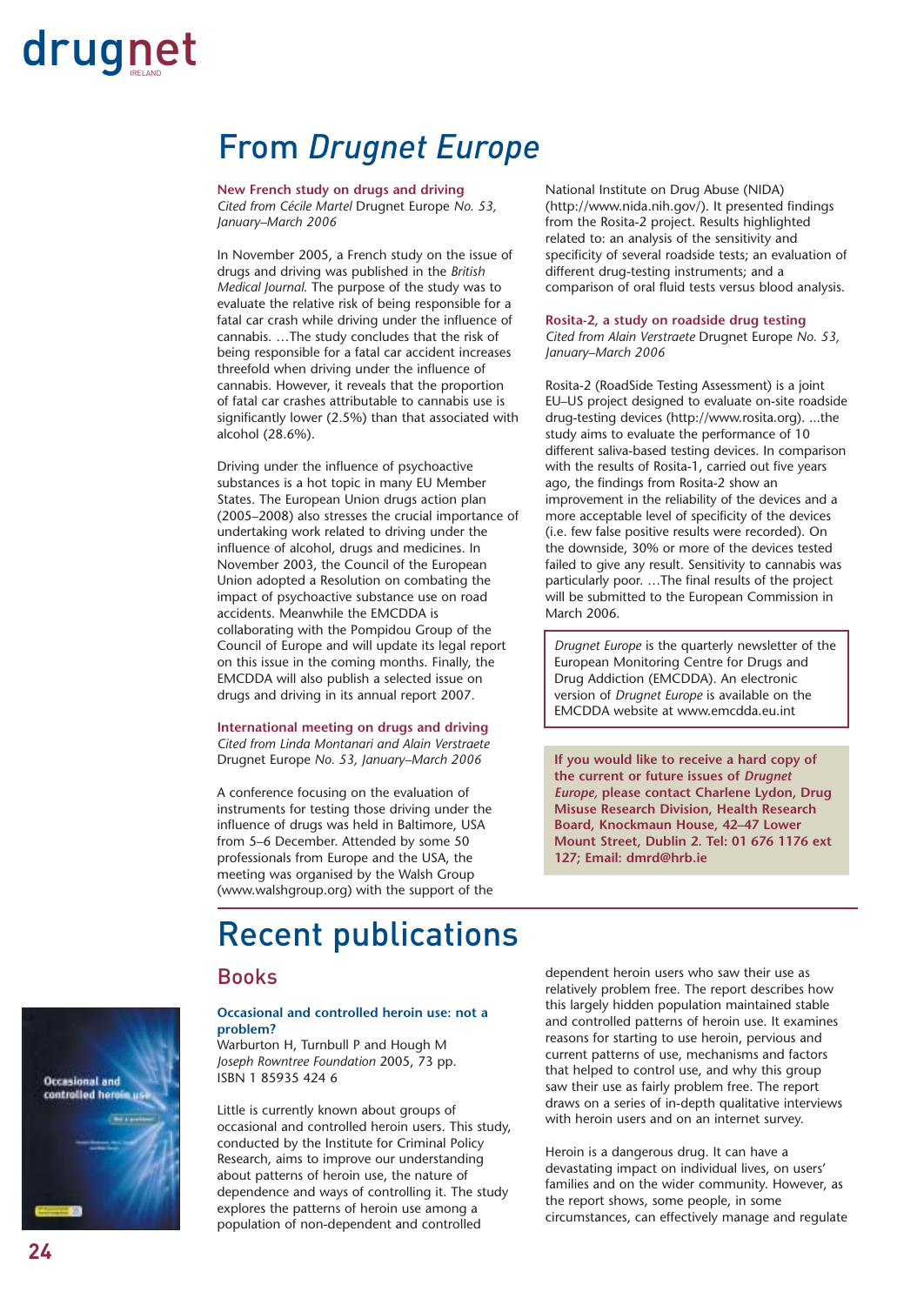### Recent publications *(continued)*

their use. This raises important issues for treatment. Can dependent and chaotic heroin users learn from the experience of this group? Should controlled heroin use be regarded as an acceptable short- or middle-term goal for clients of drug treatment services? Should popular beliefs about the inherent uncontrollability of heroin dependence be left unchallenged? The report deconstructs some of the myths surrounding heroin use and heroin dependence. It is relevant to policy-makers, those working in the drug treatment field, academics and drug researchers.

### **Random drug testing of schoolchildren: a shot in the arm or a shot in the foot for drug prevention?**

McKeganey N *Joseph Rowntree Foundation* 2005, 24 pp. ISBN 1 85935 282 0

The idea of randomly drug testing UK schoolchildren to see if they have used illegal drugs has received supportive comments from across the political spectrum. But is school-based random drug testing a development that should be welcomed, or is it something we should seek to avoid?

This report deals with the theory, the evidence, and the ethics of random drug testing of UK pupils. It reviews current literature on all aspects of the issue and considers evidence in support of drug testing, including experience in the US, where random drug testing is commonplace. It asks whether such testing is in accordance with human rights legislation and the rights of the child. Alongside such ethical issues, it reviews practical questions as to the feasibility of testing pupils in UK schools, as well as concerns as to the way in which such testing programmes may fundamentally alter children's experience of school. The author finds that such programmes, while they may help some pupils, may harm others. For this reason the report concludes that before random drug testing programmes are widely developed in UK schools this initiative should be subjected to rigorous and independent evaluation. This report will be of interest to teachers, parents, young people and anyone else working in the field of drug prevention.

#### **Understanding drug selling in communities: insider or outsider trading?**

May T, Duffy M, Few B and Hough M *Joseph Rowntree Foundation* 2005, 56 pp. ISBN 1 85935 417 3

To date, little research has been carried out in this area and knowledge is slight about how local drug markets actually operate. This report, by the Institute for Criminal Policy Research at King's College London, describes how people become involved in selling drugs, and their attitudes

towards their dealing. It describes the impact of drug dealing and dealers on communities in which they operate, and the nature of the relationship between them. It also documents the complex relationships that some communities have with their illicit economies and suggests that preventive work needs to acknowledge the ambivalence that communities in deprived areas may have towards drug markets and markets for stolen goods.

The authors conclude that enforcement activity is an essential component for tackling drug dealing. However, they argue that if policies are to have anything more than a short-term impact, other agencies besides the police will have to shoulder some of the responsibility. This publication will be of interest to politicians, central and local government officials, police managers, drug workers, academics and drug researchers.

### Journal articles

**The following abstracts are from a selection of articles relating to the drugs situation in Ireland recently published in international journals.**

**The Irish drinking habits of 2002: drinking and drinking-related harm in a European comparative perspective** Ramstedt M and Hope A *Journal of Substance Use* 2005; 10(5): 273–283

This article aimed to examine drinking habits and experiences of adverse consequences of drinking among men and women in Ireland 2002 and to compare some results with earlier European studies using similar data and methods. Data on selfreported drinking habits and experiences of alcoholrelated problems were obtained from a general population survey undertaken in 2002. Two approaches were used: (1) cross-tabulations of drinking habits and the experience of adverse consequences in various demographic groups (2) logistic regressions predicting the likelihood of experiencing problems. Self-reported alcohol consumption confirms statistics on alcohol sales; a lot of alcohol is consumed in Ireland today, despite a large fraction of abstainers in the population. Binge drinking is very common, and, out of 100 drinking events, 58 end up in binge drinking for men and 30 for women. Irish drinkers also experience harmful drinking-related consequences to a larger extent than in other western European countries. Both volume of drinking and binge drinking affect the likelihood of experiencing most alcohol-related harms. The article concludes that drinkers in Ireland drink more than those in other western European countries and many have risky drinking habits that lead to adverse consequences. It will be an important challenge to find preventive measures that can reduce these problems in Ireland.



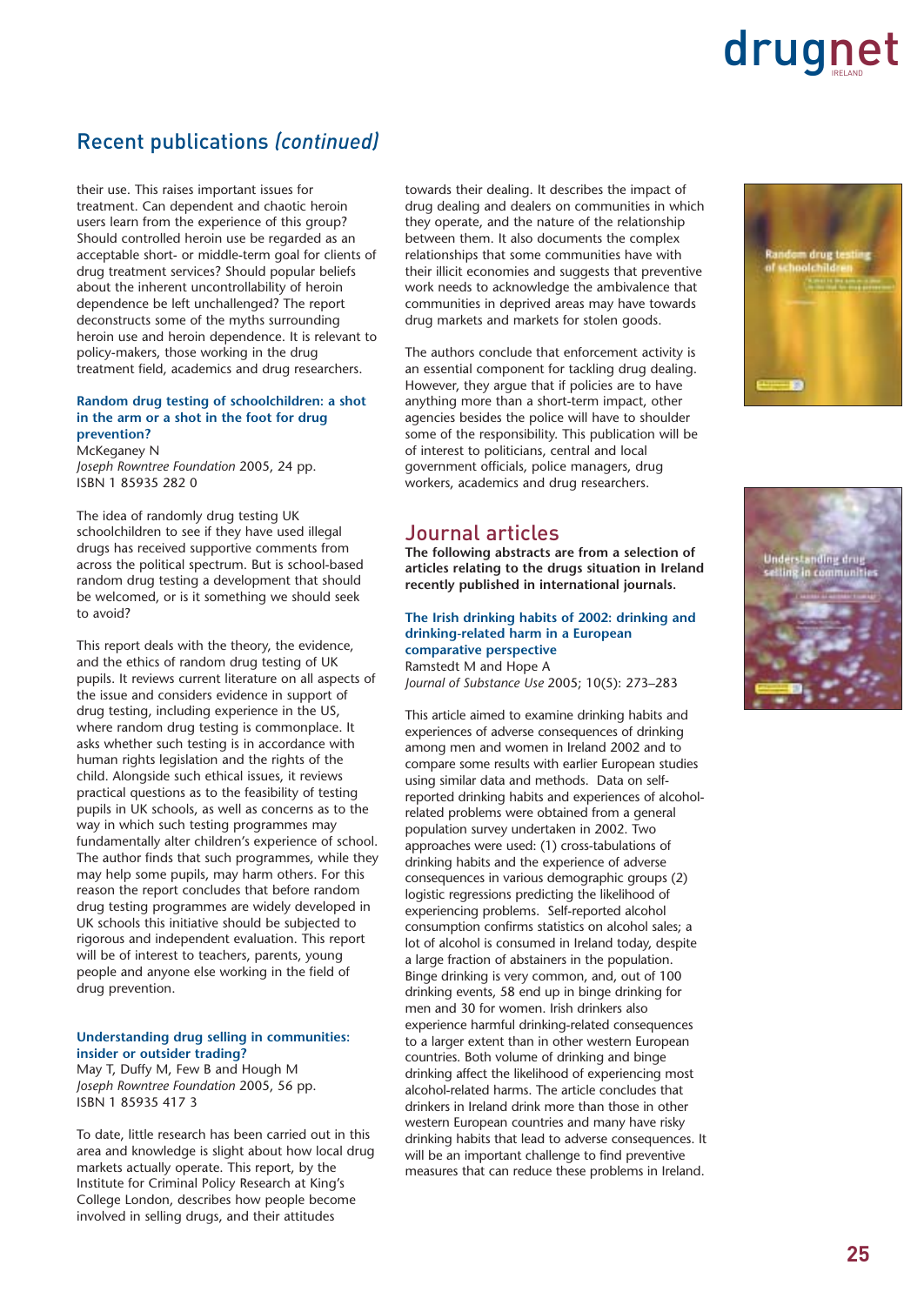### Recent publications *(continued)*

#### **Cocaine dependence and attention switching within and between verbal and visuospatial working memory** Kubler A, Murphy K and Garavan H

*European Journal of Neuroscience* 2005; 21(7): 1984–1992

Many studies have shown the negative effects of cocaine on neuropsychological and cognitive performance in drug-dependent individuals, but little is known about the underlying neuroanatomy of these dysfunctions. The present study addressed attention switching between items held in working memory (WM) with a task in which subjects were required to store and update two items held in verbal or visuospatial WM. Attention-switching frequency varied between trials, thereby allowing us to isolate the switching component of task performance. Behavioural data revealed that cocaine addicts performed worse than healthy controls in all tasks. On the visuospatial task addicts performed at chance levels, revealing particular impairment in visuospatial WM. On the verbal task, in which controls and users could be matched for performance, we identified attenuated responses in prefrontal and cingulate cortices and in striatal regions, while other areas such as dorsolateral prefrontal cortex did not differ between healthy controls and users. The results reveal that addiction may be accompanied by specific rather than ubiquitous hypoactivation in prefrontal and subcortical areas and suggest a compromised ability in users to control their attention to their thoughts as might be particularly relevant when required to switch away from drug-related thoughts, and thus the dysfunction in attention switching may contribute to the maintenance of addiction.

#### **Dying for heroin: the increasing opioid-related mortality in the Republic of Ireland, 1980–1999**

Kelleher MJA, Keown PJ, O'Gara C, Keaney F, Farrell M and Strang J *European Journal of Public Health* 2005; 15(6): 589–592

This study aimed to examine trends in opioid-related mortality over a 20-year period in Ireland. Retrospective analysis of deaths attributed to ICD-9 codes 304.0 (morphine-type dependence) and E850.0 (accidental poisoning by opiates and related narcotics) in Ireland between 1980 and 1999. Ireland has seen a rapid increase in the number of opioid-related deaths over the 20-year period studied, from 0.01% of total deaths in 1980 to 0.15% in 1999. This is most marked in the younger age groups where, for example, it rose to 23% of 15–19 year old male deaths for 1997. The opioidrelated mortality rate in the 15–44 years age range increased by nearly 14 times between 1980–1984 and 1995–1999. Over the whole period, 87% of opioid-related deaths were amongst males. Outside Dublin there has been a considerable increase in opioidrelated mortality, nearly doubling the percentage of the total from 6% in the 1980s to 11% in the 1990s. The study concludes that opioid-related mortality is an increasing problem in Ireland, as in other Western countries. The spread of opioid-related mortality outside Dublin to rural and other urban areas will have implications for service planning and provision.

#### **Drug smuggling using clothing impregnated with cocaine** McDermott S and Power J *Journal of Forensic Sciences* 2005; 50(6): 1423

A case study is presented where a woman travelling from South America to Ireland was detained at Dublin Airport and articles of clothing in her luggage were found to be impregnated with cocaine. The study shows that the amount of powder recovered from the garments was approximately 14% of the total weight of the garments. The cocaine was in the form of cocaine hydrochloride and the purity was approximately 80%. An examination of the garments under filtered light highlighted the areas exposed to cocaine and indicated that the method of impregnation was by pouring liquid containing cocaine onto the clothing.

### **'An Irish solution to an Irish problem': harm reduction and ambiguity in the drug policy of the Republic of Ireland** Butler S and Mayock P

*International Journal of Drug Policy* 2005; 16(6): 415–422

This paper traces the gradual introduction, on public health grounds, of harm-reduction practices and services, such as methadone maintenance, needle exchange and the creation of outreach and locally-based services, following the identification in the mid-1980s of needle-sharing among injecting drug users as one of the key routes for the transmission of HIV in this country.

It is argued that harm reduction in Ireland has been largely implicit, in the sense that political leaders have generally not encouraged or participated in explicit public debate on this topic, nor have they ever publicly announced that this concept now underpins much of the healthcare system's responses to illicit drug use. It is also argued that this covert style of policy making has persisted, despite the more recent proliferation of formal policy-making structures and the dominance of a rhetoric which emphasises strategic management and the allegedly transparent and evidence-based nature of drug policy. This tactic of shrouding drug policy in ambiguity is discussed in the context of the wider tendency within Irish political culture to manage sensitive and potentially divisive social issues in such a manner.

It is concluded that the ambiguity which surrounds harm reduction in Ireland has been functional in that it has confused and frustrated ideological opponents of this concept, but dysfunctional in that it has not facilitated the emergence of more tolerant or respectful attitudes towards drug users and may have delayed the introduction of a wider range of harm reduction practices.

#### **Irish addiction services – past, present and future** Keenan E

*Irish Journal of Psychological Medicine* 2005; 22(4): 118–120

A brief overview of the development of addiction services in Ireland reveals a wide disparity between the treatment of opioid dependence in the east of the country and the way statutory services deal with the significant problem of alcohol misuse. The response of the health services in the early 1990s to the problem of heroin dependence was largely driven by public health. The growing numbers of injecting drug users infected with HIV led to the development of a harm reduction policy, encompassing needle exchange, education for drug users and methadone maintenance. This current approach to the treatment of substance misuse however has not been without its critics. In contrast to the resources provided for the development of drug services, the provision of resources for alcohol services has been grossly inadequate. In addition to the recognition of strong links between addiction services and mental health services, there are a number of links with other healthcare providers which would benefit patients. The future development of addiction services requires a combined drug and alcohol service under the umbrella of mental health. The success and experience of the drugs service in developing a community based treatment service involving statutory, community and voluntary agencies can provide a template for a similar approach in relation to alcohol services. This should complement and enhance the implementation of the national alcohol strategy.

### **Problem drug use and the political economy of urban restructuring: heroin, class and governance in Dublin** Punch M

*Antipode* 2005; 37(4): 754–774

This paper offers an exploration of problem drug use in the urban environment, connecting with broader concerns about the progress and contradictions of city redevelopment and change. The discussion is situated within some recent theoretical debates about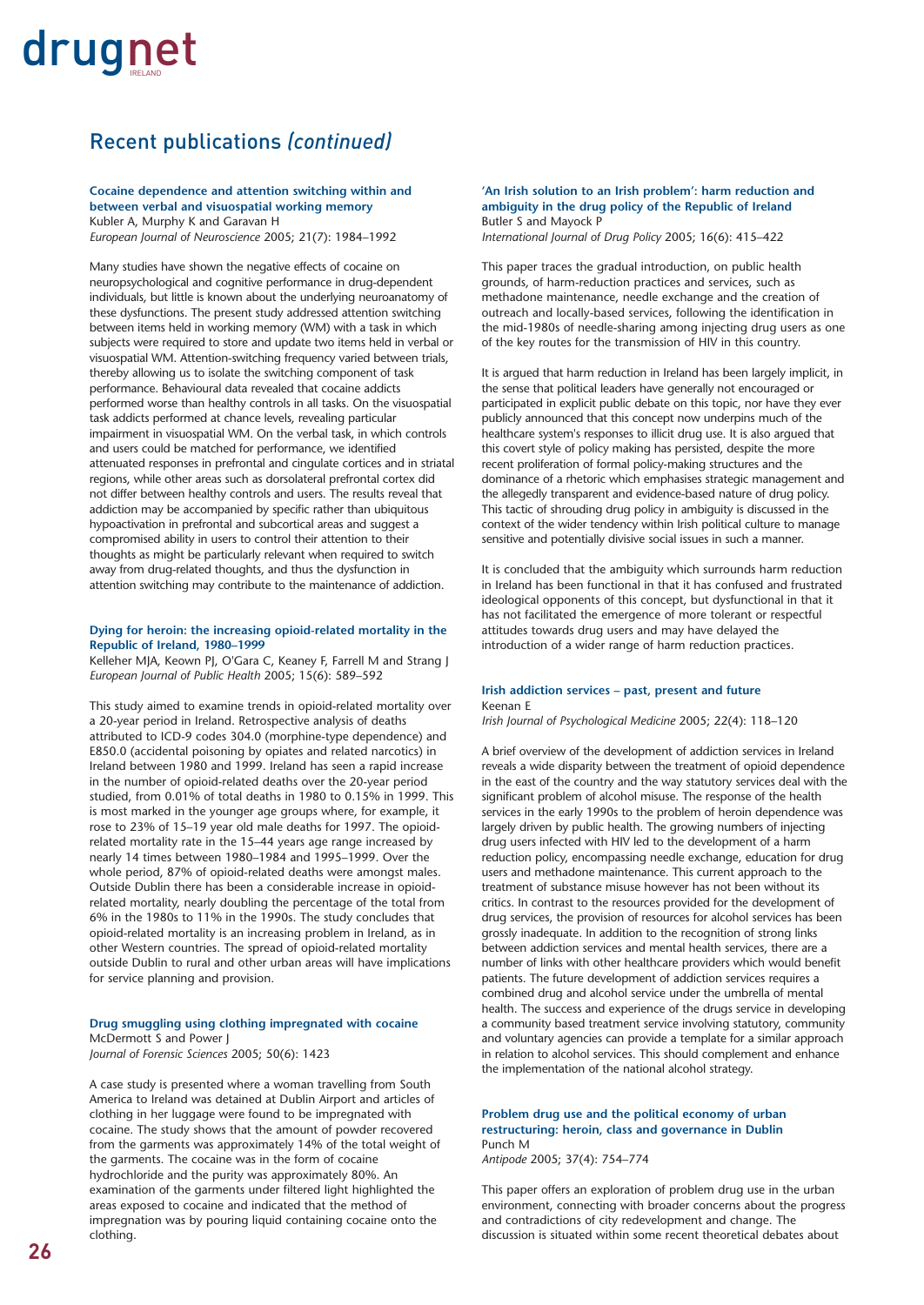### Recent publications *(continued)*

the political economy of uneven development, urban restructuring and neoliberal governance. The empirical discussion is based on studies of economic and social change, conflict and grassroots praxis in the inner city of Dublin, Ireland, wherein a heroin crisis has impacted for the last few decades, affecting in particular workingclass communities disadvantaged by broader patterns of economic restructuring and urban renewal. This provides some important analytical and political insights from a city that has undergone rapid and intense transformation and deepening patterns of inequality over recent decades, alongside the emergence of new forms of urban governance and community organization and contestation.

### **Epidemiological findings and medical, legal, and public health challenges of an investigation of severe soft tissue infections and deaths among injecting drug users – Ireland, 2000**

Murray-Lillibridge K, Barry J, Reagan S, O'Flanagan D, Sayers G, Bergin C *et al.* 

*Epidemiology and Infection.* Forthcoming article. Published Online 29 Nov 2005.

In May 2000, public health authorities in Dublin, Ireland, identified a cluster of unexplained severe illness among injecting drug users (IDUs). Similar clusters were also reported in Scotland and England. Concurrent investigations were undertaken to identify the aetiology and source of the illnesses. In Dublin, 22 IDUs were identified with injection-site inflammation resulting in hospitalization or death; eight (36%) died. Common clinical findings among patients with severe systemic symptoms included leukaemoid reaction and cardiogenic shock. Seventeen (77%) patients reported injecting heroin intramuscularly in the 2 weeks before illness. Of 11 patients with adequate specimens available for testing, two (18%) were positive by 16S rDNA PCR for Clostridium novyi. Clinical and laboratory findings suggested that histotoxic Clostridia caused a subset of infections in these related clusters. Empiric treatment for infections among IDUs was optimised for anaerobic organisms, and outreach led to increased enrolment in methadone treatment in Dublin. Many unique legal, medical, and public health challenges were encountered during the investigation of this outbreak.

#### **Drugs and social exclusion in ten European cities** March JC, Oviedo-Joekes E and Romero M

*European Addiction Research* 2006; 12(1): 33–41

The aim of this study was to describe social characteristics seen among socially excluded drug users in 10 cities in 9 European countries, and to identify which social exclusion indicators (i.e. housing, employment, education) are most closely linked to intravenous drug use. Using a cross-sectional survey, structured interviews were held in social services centres, town halls, streets, squares and other usual meeting points of the target population. The sample comprised 1,879 participants who have used heroin and/or cocaine and certain derivatives (92.3%) over the last year. Males accounted for 69.7% of the sample, and the mean age was 30.19 years. Participants were recruited in 10 cities: Seville, Granada, Cologne, Vienna, Brussels, Athens, Dublin, London, Lisbon and Perugia.

Cannabis, heroin and cocaine are the most widely used substances. In the total sample, 60.2% injected drugs during the last year, 45.9% reported having hepatitis C; 54.9% have been in prison; 14.2% are homeless; 11.3% have a regular job, and 35.2% are involved in illegal activities. Hierarchical logistic regression analysis (injectors and non-injectors) showed that older participants have a greater likelihood of injecting than younger ones. Social exclusion variables associated with intravenous drug use are incarceration, homelessness, irregular employment, and delinquency. Participants who abandoned or were expelled from a drug treatment program are at greater risk of injecting drugs than participants who have never had treatment, are currently in treatment or have been released.

The study concludes that personal, social, and economic conditions are all linked in a process of social exclusion that compounds problem drug misuse. Given the findings of this study, the authors believe that there is a clear need for specific programs targeting specific groups, i.e., distinct strategies must be set in place, in line with the profile and needs of the patient in each context.

*(Compiled by Louise Farragher and Joan Moore)*

### Upcoming events

*(Compiled by Louise Farragher)* **Email: lfarragher@hrb.ie**

### March

30 March 2006 **Working with Drug Injectors 'Resistant' to Treatment Venue:** Glasgow **Organised by / Contact:** Scottish Drugs Forum **Email:** enquiries@sdf.org.uk www.sdf.org.uk

**Information:** The aim of this conference will be to examine whether various services can strengthen their responses to working with drug injectors 'resistant' to treatment. Keynote speakers will include: Professor Avril Taylor, University of Paisley; Dr Kennedy Roberts, Homeless Addiction Team, Glasgow; Dr Oliver Aldridge, Harm Reduction Team and DTTO, NHS Lothian; Dr Brian Kidd, Tayside Drug Problem Service.

### April

5 April 2006 **Drugs and Alcohol Today Venue:** Business Design Centre, Islington, London **Organised by / Contact:** www.drugsandalcoholtodayexhibition.com **Telephone:** +44 (0)1273 623222 **Email:** info@pavpub.com www.drugsandalcoholtodayexhibition.com **Information:** Drugs and Alcohol Today is an event that brings

representatives from all tiers of the drugs and alcohol sector together

under one roof. In 2006, the exhibition offers you:  $\blacksquare$  the chance to meet representatives from 60 organisations

■ the ever-popular seminar programme, with leading policy makers, front-line staff and service users showcasing and debating policy, best practice and innovation.

### 27–28 April 2006

#### **11th National Conference on Management of Drug Users in Primary Care**

**Venue:** Manchester International Convention Centre **Organised by / Contact:** Katie Belderson, Healthcare Events **Email:** katie@healthcare-events.co.uk www.healthcare-events.co.uk **Information:** This two-day event is aimed at GPs, shared-care workers, drug users, nurses and other primary care staff, specialists, commissioners and researchers interested in, and involved with, the management of drug users in primary care.

30 April–4 May 2006 **17th International conference on the reduction of drug-related harm.** Hear + Now: The Peer Conference **Venue:** Vancouver, Canada **Organised by / Contact:** Conference Management Team **Tel:** +1 604 688 9655 ext 2 **Fax:** +1 604 685 3521 www.harmreduction2006.ca **Information:** The 'Hear' in this year's conference theme highlights our determination to support the 'global dialogue' around harm reduction. The 'Now' emphasizes our need to act on what we learn